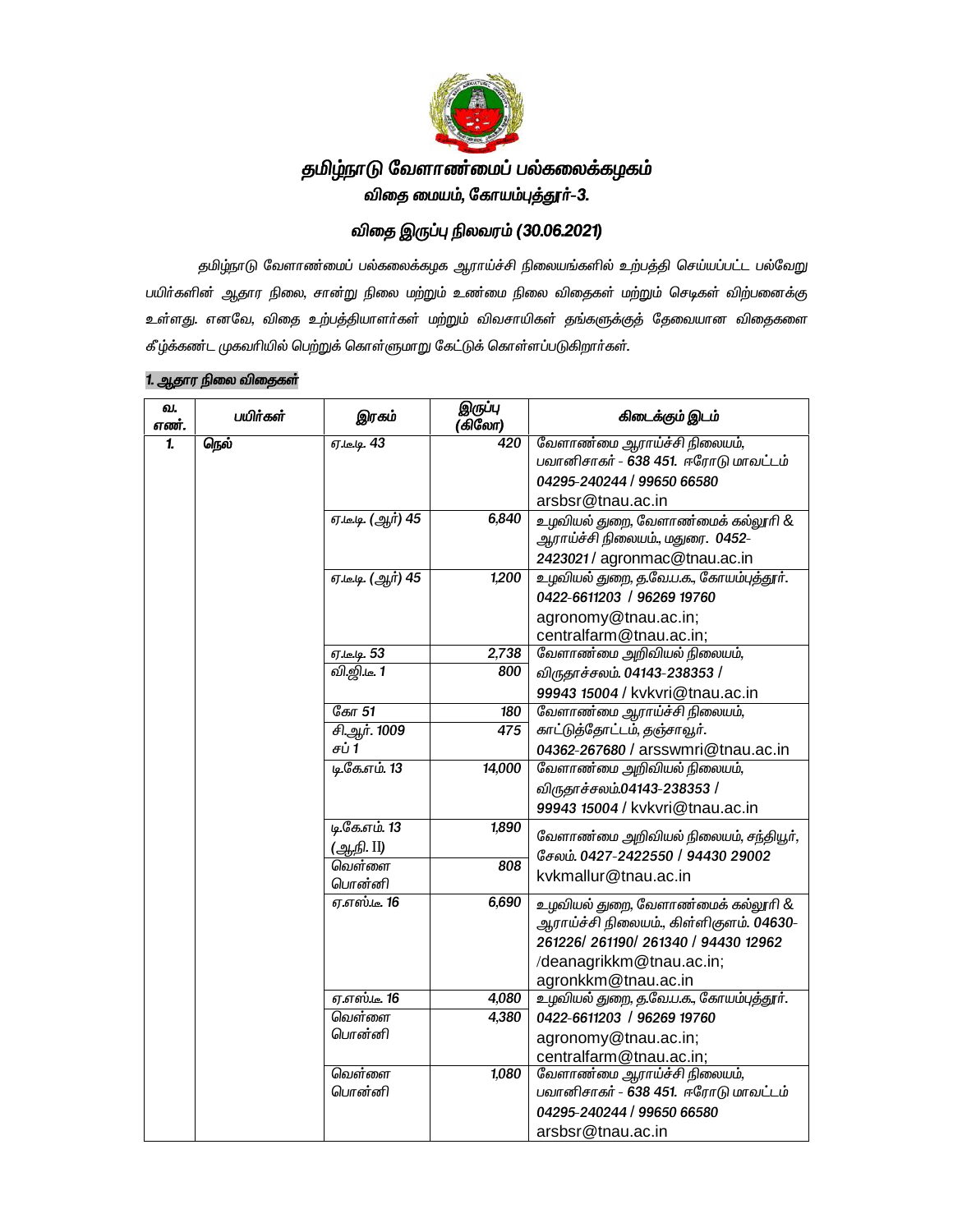| வ.<br>எண். | பயிர்கள்           | இரகம்        | இருப்பு<br>(கிலோ) | கிடைக்கும் இடம்                        |
|------------|--------------------|--------------|-------------------|----------------------------------------|
|            | நெல்               | வெள்ளை       | 5,320             | வேளாண்மைப் பொறியியல் கல்லூரி &         |
|            |                    | பொன்னி       |                   | ஆராய்ச்சி நிலையம், குமுளூர். 0431-     |
|            |                    |              |                   | 2545000, 88258 65756 /                 |
|            |                    |              |                   | deancaekum@tnau.ac.in                  |
|            |                    | பையூர் 1     | 4,500             | மண்டல ஆராய்ச்சி நிலையம், பையூர்.       |
|            |                    |              |                   | 04343-29000 / 94435 09390              |
|            |                    |              |                   | arspaiyur@tnau.ac.in                   |
| 2.         | தானியப்பயிர்கள்    |              |                   |                                        |
|            | ராகி               | பையூர் 2     | 2,150             | மண்டல ஆராய்ச்சி நிலையம், பையூர்.       |
|            |                    |              |                   | 04343-29000 / 94435 09390              |
|            |                    |              |                   |                                        |
| 3.         |                    |              |                   | arspaiyur@tnau.ac.in                   |
|            | பயறு வகைகள்        |              |                   |                                        |
|            | உளுந்து            | வம்பன் 8     | 2,556             | தேசிய பயறுவகை ஆராய்ச்சி மையம்,         |
|            |                    |              |                   | வம்பன். 04322-29447                    |
|            |                    |              |                   | arsvamban@tnau.ac.in                   |
|            |                    | வம்பன் 8     | 1,884             | வேளாண்மை அறிவியல் நிலையம்,             |
|            |                    |              |                   | அருப்புக்கோட்டை. 0456-6220561 / 86678  |
|            |                    |              |                   | 28004; kvkvirudhunagar@tnau.ac.in      |
|            |                    | வம்பன் 8     | 534               |                                        |
|            |                    | ேகா $6$      | 28                | பயறுவகைத் துறை, த.வே.ப.க.,             |
|            |                    | (ஆநி. II)    |                   | கோயம்புத்தூர். 0422-2450498 /          |
|            |                    | எம்.டி.யூ. 1 | 600               | 94440 66323 / pulses@tnau.ac.in        |
|            |                    | (ஆநி. II)    |                   |                                        |
|            |                    | வம்பன் 8     | 10.8              | வேளாண் நிறுவனம். குமுளூர். 0431-       |
|            |                    |              |                   | 2910340 / ioakumulur@tnau.ac.in        |
|            |                    |              |                   |                                        |
|            |                    | வம்பன் 8     | 300               | வேளாண்மை ஆராய்ச்சி நிலையம்,            |
|            |                    |              |                   | காட்டுத்தோட்டம், தஞ்சாவூர்.            |
|            |                    |              |                   | 04362-267680 / arsswmri@tnau.ac.in     |
|            | பாசிப்பயறு         | ேகா $8$      | 690               | வேளாண்மை அறிவியல் நிலையம், சந்தியூர்,  |
|            |                    | (ஆ.நி. II)   |                   | சேலம். 0427-2422550 / 94430 29002      |
|            |                    |              |                   | kvkmallur@tnau.ac.in                   |
|            |                    | ேகா $8$      | 3,785             | பயறுவகைத் துறை, த.வே.ப.க.,             |
|            |                    | (ஆநி. II)    |                   | கோயம்புத்தூர். 0422-2450498 / 94440    |
|            |                    |              |                   | 66323pulses@tnau.ac.in                 |
|            |                    | ேகா $8$      | 350               | வேளாண்மை அறிவியல் நிலையம்,             |
|            |                    |              |                   |                                        |
|            |                    | (ஆ.நி. II)   |                   | அருப்புக்கோட்டை 0456-6220561 / 86678   |
|            |                    |              |                   | 28004;kvkvirudhunagar@tnau.ac.in       |
|            | துவரை              | கோ 8         | 340               | பயறுவகைத் துறை, த.வே.ப.க.,             |
|            |                    |              |                   | கோயம்புத்தூர். 0422-2450498 / 94440    |
|            |                    |              |                   | 66323 / pulses@tnau.ac.in              |
|            | தட்டைப் பயறு       | வம்பன் 3     | 960               | வேளாண்மை அறிவியல் நிலையம், சந்தியூர்,  |
|            |                    | (ஆ.நி. II)   |                   | சேலம், 0427-2422550 / 94430 29002      |
|            |                    |              |                   | kvkmallur@tnau.ac.in                   |
|            | கொள்ளு             | பையூர் 2     | 448               | மண்டல ஆராய்ச்சி நிலையம், பையூர்.       |
|            |                    | (ஆ.நி. II)   |                   | 04343-29000 / 94435 09390              |
|            |                    |              |                   |                                        |
| 4.         | எண்ணெய்வித்துக்கள் |              |                   | arspaiyur@tnau.ac.in                   |
|            |                    |              |                   |                                        |
|            | நிலக}கடலை          | வி.ஆர்.ஐ. 8  | 3,255             | மண்டல ஆராய்ச்சி நிலையம், விருதாச்சலம். |
|            |                    | ஜி.ஜே.ஜி. 31 | 1,680             | 04143-238231 / 99943 15004 /           |
|            |                    | தரணி         | 1,800             | arsvri@tnau.ac.in                      |
|            |                    | வி.ஆர்.ஐ. 8  | 720               | வேளாண்மைக் கல்லூரி மற்றும் ஆராய்ச்சி   |
|            |                    |              |                   | நிலையம், குடுமியான்மலை. 04339-241223   |
|            |                    |              |                   | deanagripdk@tnau.ac.in                 |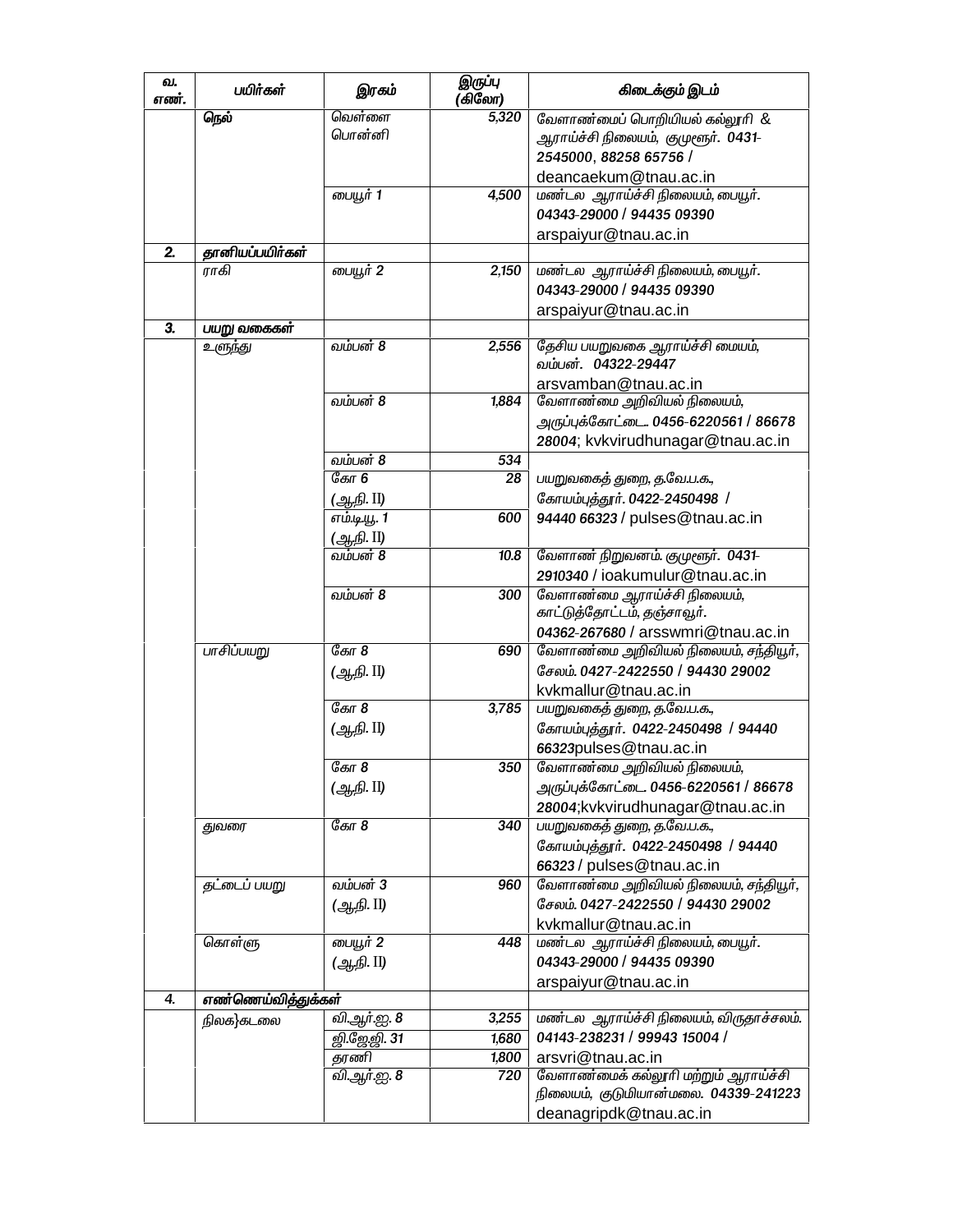# 2. சான்று நிலை விதைகள்

| வ.<br>எண். | பயிர்கள்            | இரகம்             | இருப்பு<br>(கிலோ) | கிடைக்கும் இடம்                                                             |
|------------|---------------------|-------------------|-------------------|-----------------------------------------------------------------------------|
| 1.         | நெல்                | கோ 51             | 1,050             | மண்டல ஆராய்ச்சி நிலையம், பையூர்.                                            |
|            |                     | ஏ.டீ.டி. 39       | 1,100             | 04343-290600 / 94435 09390                                                  |
|            |                     |                   |                   | arspaiyur@tnau.ac.in                                                        |
|            |                     | டி.கே.எம். 13     | 4,550             | வேளாண்மைக் கல்லூரி மற்றும் ஆராய்ச்சி<br>நிலையம், ஈச்சங்கோட்டை. 04372-299916 |
|            |                     |                   |                   | deanagritnj@tnau.ac.in                                                      |
| 2.         | பயறுவகைகள்          |                   |                   |                                                                             |
|            | உளுந்து             | வம்பன் 8          | 142               | வேளாண்மை அறிவியல் நிலையம்,                                                  |
|            |                     |                   |                   | அருப்புக்கோட்டை. 0456-6220561/ 86678                                        |
|            |                     |                   |                   | 28004; kvkvirudhunagar@tnau.ac.in                                           |
|            |                     | வம்பன் 8          | 708               | வேளாண்மை அறிவியல் நிலையம், மதுரை.                                           |
|            |                     |                   |                   | 0452-2422955 / 97518 44922 /                                                |
|            |                     |                   |                   | kvkmdu@tnau.ac.in                                                           |
|            |                     | வம்பன் 8          | 9,761             | வேளாண்மை அறிவியல் நிலையம்,                                                  |
|            |                     | வம்பன் 10         | 2,009             | திண்டிவனம். 04147-250001 / 90470                                            |
|            | பாசிப்பயறு          | கோ 8              | 1,024             | 42517 / kvktvm@tnau.ac.in                                                   |
|            |                     | கோ 8              | 1,480             | வேளாண்மை அறிவியல் நிலையம்,                                                  |
|            | தட்டைப் பயறு        | வம்பன் 3          | 842               | சந்தியூர், சேலம். 0427-2422550 / 94430                                      |
|            |                     |                   |                   | 29002/ kvkmallur@tnau.ac.in                                                 |
| 3.         | எண்ணெய் வித்துக்கள் |                   |                   |                                                                             |
|            | நிலக}கடலை           | வி.ஆர்.ஐ. 8       | 46,172            | மண்டல ஆராய்ச்சி நிலையம்,                                                    |
|            |                     | (சா. நி)          |                   | விருதாச்சலம். 04143-238231 /                                                |
|            |                     |                   |                   | 99943 15004 / arsvri@tnau.ac.in                                             |
|            | ஆமணக்கு             | ஒய்.ஆர்.சி.எச். 1 | 927               | மரவள்ளி மற்றும் ஆமணக்கு ஆராய்ச்சி                                           |
|            |                     |                   |                   | நிலையம், ஏத்தாப்பூர். 04282-293526                                          |
|            |                     |                   |                   | arsyethapur@tnau.ac.in                                                      |

## 3. உண்மை நிலை விதைகள்

| வ.<br>எண். | பயிர்கள் | இரகம்              | இருப்பு<br>(கிலோ) | கிடைக்கும் இடம்                        |
|------------|----------|--------------------|-------------------|----------------------------------------|
| 1.         | நெல்     | ஏ.டீ.டி. 37        | 8,670             | வேளாண்மை ஆராய்ச்சி நிலையம்,            |
|            |          |                    |                   | பவானிசாகர். ஈரோடு மாவட்டம்.            |
|            |          |                    |                   | 04295-240244 / 99650 66580             |
|            |          |                    |                   | arsbsr@tnau.ac.in                      |
|            |          | ஏ.டீ.டி. (ஆர்) 45  | 2,500             | வேளாண்மைக் கல்லூரி மற்றும் ஆராய்ச்சி   |
|            |          |                    |                   | நிலையம், குடுமியான்மலை. 04339-         |
|            |          |                    |                   | 241223 / deanagripdk@tnau.ac.in        |
|            |          | ஏ.டீ.டி. (ஆர்) 45  | 4,735             | உழவியல் துறை, வேளாண்மைக் கல்லூரி       |
|            |          |                    |                   | &ஆராய்ச்சி நிலையம், மதுரை. 0452-       |
|            |          |                    |                   | 2423021/agronmac@tnau.ac.in            |
|            |          | ஏ.டீ.டி. 53        | 8,130             | விதை அறிவியல் மற்றும்                  |
|            |          |                    |                   | தொழில்நுட்பத்துறை, வேளாண்மைக்          |
|            |          |                    |                   | கல்லூரி &ஆராய்ச்சி நிலையம்., மதுரை.    |
|            |          |                    |                   | 0452-2422956-248 /sstmac@tnau.ac.in    |
|            |          | ஏ.டீ.டி. 53        | 1,000             | வேளாண்மை ஆராய்ச்சி நிலையம்,            |
|            |          |                    |                   | பரமகுடி. 04564-222139 /                |
|            |          |                    |                   | arspmk@tnau.ac.in                      |
|            |          | ஏ.டீ.டி. 53        | 1675              | வேளாண்மை அறிவியல் நிலையம்,             |
|            |          |                    |                   | திண்டிவனம். 04147-250001 / 90470 42517 |
|            |          |                    |                   | /kvktvm@tnau.ac.in                     |
|            |          | <b>ஏ.டீ.டி. 53</b> | 960               | நெல் ஆராய்ச்சி நிலையம், திரூர் - 602   |
|            |          |                    |                   | 025.044-27620233 / 27620383 /          |
|            |          |                    |                   | 27620705 / arstirur@tnau.ac.in         |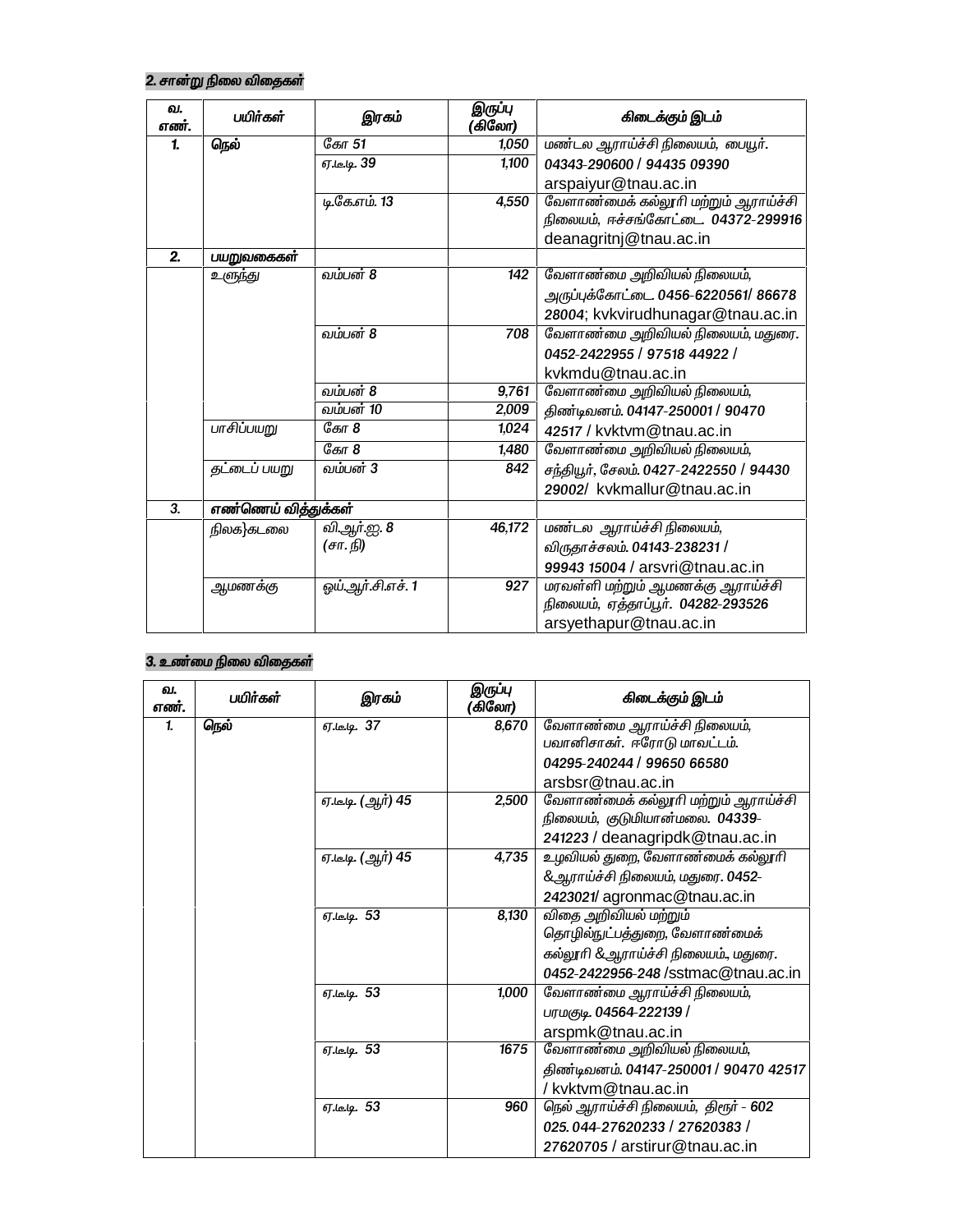| வ.<br>எண். | பயிர்கள்        | இரகம்                           | இருப்பு<br>(கிலோ) | கிடைக்கும் இடம்                           |
|------------|-----------------|---------------------------------|-------------------|-------------------------------------------|
|            | நெல்            | ஏ.டீ.டி. (ஆர் <mark>) 46</mark> | 12,000            | வேளாண்மை ஆராய்ச்சி நிலையம்,               |
|            |                 | ஏ.டீ.டி. 51                     | 2,050             | காட்டுத்தோட்டம், தஞ்சாவூர். 04362-        |
|            |                 | 67 lelg. 54                     | 300               | 267680 / arsswmri@tnau.ac.in              |
|            |                 | ஏ.டீ.டி. 43                     | 990               | தமிழ்நாடு நெல் ஆராய்ச்சி நிலையம்,         |
|            |                 | ஏ.டீ.டி. 45                     | 1,791             | ஆடுதுறை. 0435 - 22472108 / 2472098        |
|            |                 | ஏ.டீ.டி. 53                     | 1,523             | dirtrri@tnau.ac.in                        |
|            |                 | டி.கே.எம். 9                    | 1,200             | நெல் ஆராய்ச்சி நிலையம், திரூர் - 602      |
|            |                 | டி.கே.எம். 13                   | 4,900             | 025.044-27620233 / 27620383 /             |
|            |                 | வி.ஜி.டீ. 1                     | 850               | 27620705 / arstirur@tnau.ac.in            |
|            |                 | டி.கே.எம். 13                   | 450               | வேளாண்மைக் கல்லூரி மற்றும் ஆராய்ச்சி      |
|            |                 | கோ 51                           | 400               | நிலையம், வாழவச்சனூர்.                     |
|            |                 | கோ 53                           | 200               | 04188-245855 / 94430 59744 /              |
|            |                 |                                 |                   | deanagrithm@tnau.ac.in                    |
|            |                 | வெள்ளை                          | 9,870             | வேளாண் நிறுவனம். குமுளூர். 0431-          |
|            |                 | பொன்னி                          |                   | 2910340/ioakumulur@tnau.ac.in             |
|            |                 | திருச்சி 3                      | 13,000            | அன்பில் தா்மலிங்கம் வேளாண்மைக்            |
|            |                 |                                 |                   | கல்லூரி மற்றும் ஆராய்ச்சி நிலையம்,        |
|            |                 |                                 |                   | திருச்சி. 00431-2906100 /                 |
|            |                 |                                 |                   | deanagritry@tnau.ac.in                    |
|            |                 | கோ 51                           | 485               | வேளாண்மை ஆராய்ச்சி நிலையம்,               |
|            |                 |                                 |                   | பவானி சாகர் - 638 451. ஈரோடு மாவட்டம்.    |
|            |                 |                                 |                   | 04295-240244 / 99650 66580                |
|            |                 |                                 |                   |                                           |
|            |                 | வெள்ளை                          | 242               | arsbsr@tnau.ac.in                         |
|            |                 | பொன்னி                          |                   |                                           |
|            |                 | கோ 51                           |                   |                                           |
|            |                 |                                 | 185               | நெற்பயிர் துறை, த.வே.ப.க., கோயம்புத்தூர். |
|            |                 | கோ 52<br>கோ 53                  | 1,710             | 0422-2474967/rice@tnau.ac.in              |
|            |                 |                                 | 1,241             |                                           |
|            |                 | சி.ஆர். 1009 சப் 1              | 2,110             |                                           |
|            |                 | வி.ஜி.டீ. 1                     | 25                | வேளாண்மை அறிவியல் நிலையம்,                |
|            |                 |                                 |                   | பாப்பாரப்பட்டி, தர்மபுரி. 04342-245860 /  |
|            |                 |                                 |                   | kvkdpri@tnau.ac.in                        |
|            |                 | வி.ஜி.டீ. 1                     | 2,850             | விதை அறிவியல் மற்றும்                     |
|            |                 |                                 |                   | தொழில்நுட்பத்துறை, வேளாண்மைக்             |
|            |                 |                                 |                   | கல்லூரி &ஆராய்ச்சி நிலையம்., மதுரை.       |
|            |                 |                                 |                   | 0452-2422956-248 /sstmac@tnau.ac.in       |
|            |                 | <u>வி.ஜி.டீ. 1</u>              | 1,170             | வேளாண்மை அறிவியல் நிலையம்,                |
|            |                 |                                 |                   | திண்டிவனம். 04147-250001 / 90470 42517    |
|            |                 |                                 |                   | / kvktvm@tnau.ac.in                       |
|            |                 | வி.ஜி.டீ. 1                     | 3,840             | வேளாண்மை ஆராய்ச்சி நிலையம்,               |
|            |                 |                                 |                   | வைகை அணை, ஆண்டிப்பட்டி. 04546-            |
|            |                 |                                 |                   | 292615 / 237616 / 94893 47928             |
|            |                 |                                 |                   | arsvaigai@tnau.ac.in                      |
|            |                 | அண்ணா (ஆர்) 4                   | 1,970             | வேளாண்மை ஆராய்ச்சி நிலையம்,               |
|            |                 |                                 |                   | பரமகுடி. 04564-222139 /                   |
|            |                 |                                 |                   | arspmk@tnau.ac.in                         |
| 2.         | தானியப்பயிர்கள் |                                 |                   |                                           |
|            | சோளம்           | ேக $12$                         | 50                | வேளாண்மை ஆராய்ச்சி நிலையம்,               |
|            |                 |                                 |                   | கோவில்பட்டி. 0432-220533, 234955 /        |
|            |                 |                                 |                   | arskovilpatty@tnau.ac.in                  |
|            | கம்பு           | கோ 9                            | 40                |                                           |
|            |                 | கோ 10                           | 16                | தானியப்பயிர்கள் துறை, த.வே.ப.க.,          |
|            | மக்காச்சோளம்    | வீரியஒட்டு கோ 6                 | 542               | கோயம்புத்தூர்-3. 0422-2450507.            |
|            |                 | வீரியஒட்டு                      | 925               | millets@tnau.ac.in                        |
|            |                 | கோ.எச்.எம். 8                   |                   |                                           |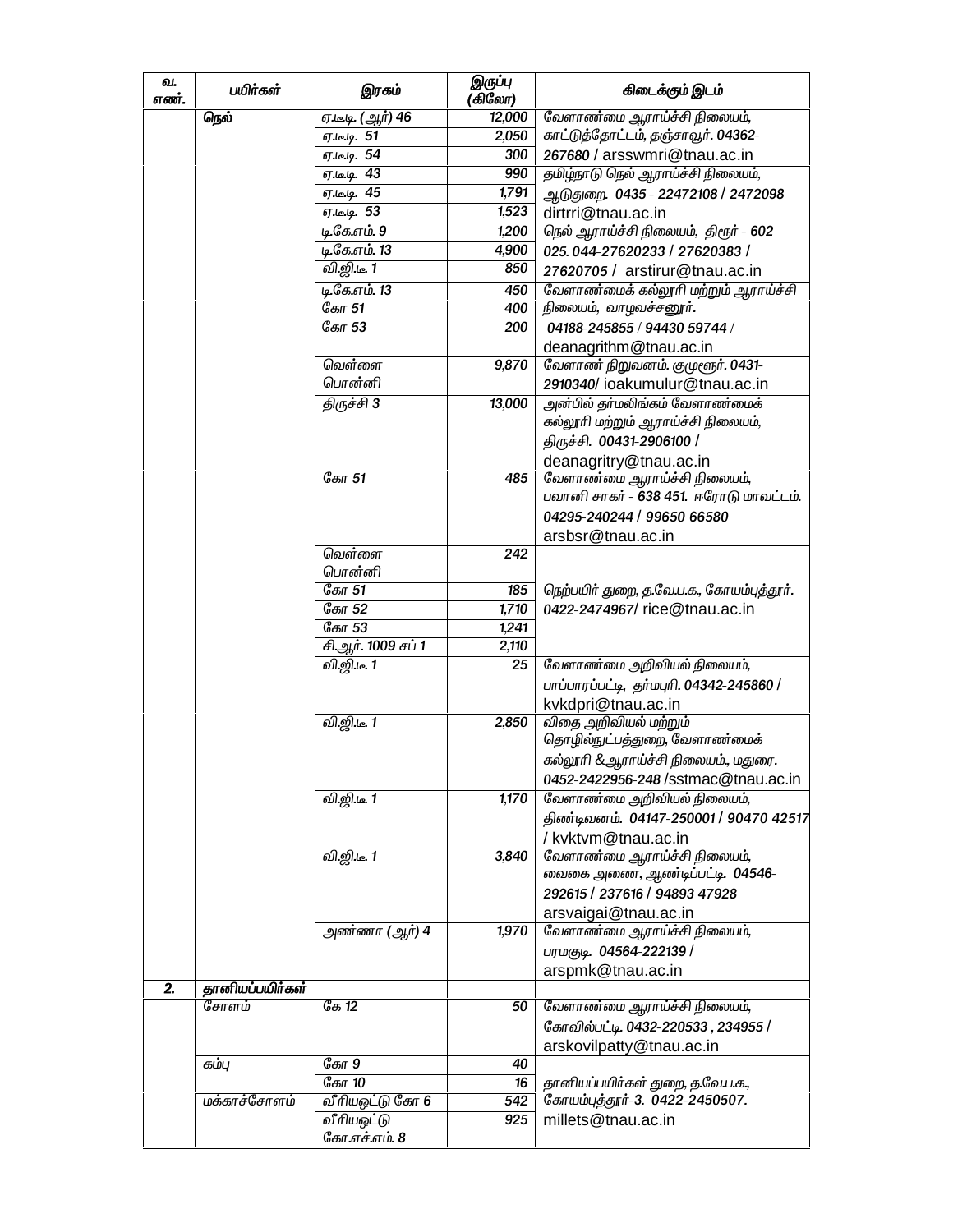| வ.<br>எண்.                | பயிர்கள்             | இரகம்               | இருப்பு<br>(கிலோ) | கிடைக்கும் இடம்                                               |
|---------------------------|----------------------|---------------------|-------------------|---------------------------------------------------------------|
|                           | ராகி                 | கோ 15               | 287               |                                                               |
|                           |                      | ஏ.டி.எல். 1         | 2,317             | சிறுதானிய மகத்துவ மையம்,                                      |
|                           | வரகு                 | த.வே.ப.க. 86        | 1,782             | அத்தியாந்தல்.                                                 |
|                           |                      | ஏ.டி.எல். 1         | 417               | 04175-298001                                                  |
|                           | திணை                 | கோ (தி) 7           | 53                | cemtvm@tnau.ac.in                                             |
|                           | சாமை                 | ஏ.டி.எல். 1         | $\overline{5}$    |                                                               |
|                           | குதிரைவாலி           | கோ (குவி) 2         | 105               |                                                               |
|                           | குதிரைவாலி           | கோ (கு.வி.) 2       | 80                | வேளாண்மைக் கல்லூரி மற்றும் ஆராய்ச்சி                          |
|                           |                      |                     |                   | நிலையம், குடுமியான்மலை. 04339-                                |
|                           |                      |                     |                   | 241223 / deanagripdk@tnau.ac.in                               |
|                           |                      | எம்.டி.யூ. 1        | 1,200             | வேளாண்மைக் கல்லூரி மற்றும் ஆராய்ச்சி                          |
|                           | வரகு                 | த.வே.ப.க. 86        | 300               | நிலையம், ஈச்சங்கோட்டை. 04372-299916                           |
|                           |                      |                     |                   | deanagritnj@tnau.ac.in                                        |
|                           |                      | த.வே.ப.க. 86        | 350               | வேளாண்மை ஆராய்ச்சி நிலையம்,                                   |
|                           | ராகி                 | கோ 15               | 36                | வேப்பந்தட்டை04328-246046                                      |
|                           |                      |                     |                   | arsvpt@tnau.ac.in                                             |
|                           | வரகு                 | ேகா $3$             | 160               | வேளாண்மைக் கல்லூரி மற்றும் ஆராய்ச்சி                          |
|                           | ராகி                 | கோ 15               | 40                | நிலையம், வாழவச்சனூர்.                                         |
|                           |                      |                     |                   | 04188-245855 / 94430 59744 /                                  |
|                           |                      |                     |                   | deanagrithm@tnau.ac.in                                        |
| $\overline{\mathbf{3}}$ . | பயறுவகைகள்           |                     |                   |                                                               |
|                           | உளுந்து              | வம்பன் 8            | 145               | வேளாண்மை அறிவியல் நிலையம்,                                    |
|                           |                      |                     |                   | பாப்பாரப்பட்டி, தர்மபுரி. 04342-245860 /                      |
|                           |                      |                     |                   | kvkdpri@tnau.ac.in                                            |
|                           |                      | வம்பன் 8            | 655               | வேளாண்மை அறிவியல் நிலையம்,                                    |
|                           |                      |                     |                   | திண்டிவனம். 04147-250001 / 90470 42517                        |
|                           |                      |                     |                   | / kvktvm@tnau.ac.in                                           |
|                           |                      | வம்பன் 8            | 340               | வேளாண்மைக் கல்லூரி மற்றும் ஆராய்ச்சி                          |
|                           |                      |                     |                   | நிலையம், ஈச்சங்கோட்டை. 04372-299916                           |
|                           |                      |                     |                   | deanagritnj@tnau.ac.in                                        |
|                           |                      | வம்பன் 8            | 100               | வேளாண்மை ஆராய்ச்சி நிலையம்,                                   |
|                           |                      | வம்பன் 11           | 195               | காட்டுத்தோட்டம், தஞ்சாவூர். 04362-                            |
|                           |                      | <b>ஏ.டீ.டி. 5</b>   | 85                | 267680 / arsswmri@tnau.ac.in                                  |
|                           |                      | <u>எம்.டி.யூ.</u> 1 | 25                |                                                               |
|                           |                      |                     |                   | வேளாண்மைக் கல்லூரி மற்றும் ஆராய்ச்சி<br>நிலையம், வாழவச்சனூர். |
|                           |                      |                     |                   | 04188-245855 /94430 59744 /                                   |
|                           |                      |                     |                   |                                                               |
|                           |                      |                     |                   | deanagrithm@tnau.ac.in                                        |
|                           | துவரை                | ேகா $7$             | 60                | வேளாண்மை ஆராய்ச்சி நிலையம்,                                   |
|                           |                      |                     |                   | வேப்பந்தட்டை04328-246046                                      |
|                           |                      |                     |                   | arsvpt@tnau.ac.in                                             |
|                           | பாசிப்பயறு           | ேகா $8$             | 170               | வேளாண்மை அறிவியல் நிலையம்,                                    |
|                           | கொள்ளு               | பையூர் 2            | 400               | பாப்பாரப்பட்டி, தர்மபுரி. 04342-245860 /                      |
|                           |                      |                     |                   | kvkdpri@tnau.ac.in                                            |
|                           | <i>த</i> ட்டைப் பயறு | வம்பன் 3            | 160               | வேளாண்மைக் கல்லூரி மற்றும் ஆராய்ச்சி                          |
|                           |                      |                     |                   | நிலையம், வாழவச்சனூர்.                                         |
|                           |                      |                     |                   | 04188-245855 /94430 59744 /                                   |
|                           |                      |                     |                   | deanagrithm@tnau.ac.in                                        |
|                           | நரிப்பயறு            | டி.எம்.வி. 1        | 175               | வேளாண்மை அறிவியல் நிலையம்,                                    |
|                           |                      |                     |                   | திண்டிவனம். 04147-250001 / 90470 42517                        |
|                           |                      |                     |                   | /kvktvm@tnau.ac.in                                            |
| 4.                        | எண்ணெய் வித்துக்கள்  |                     |                   |                                                               |
|                           | <u>ஆ</u> மணக்கு      | ஓய்.ஆர்.சி.எச். 1   | 150               | வேளாண்மை ஆராய்ச்சி நிலையம்,                                   |
|                           |                      |                     |                   | வைகை அணை, ஆண்டிப்பட்டி. 4546–                                 |
|                           |                      |                     |                   | 292615 / 237616 / 94893 47928                                 |
|                           |                      |                     |                   |                                                               |
|                           |                      |                     |                   | arsvaigai@tnau.ac.in                                          |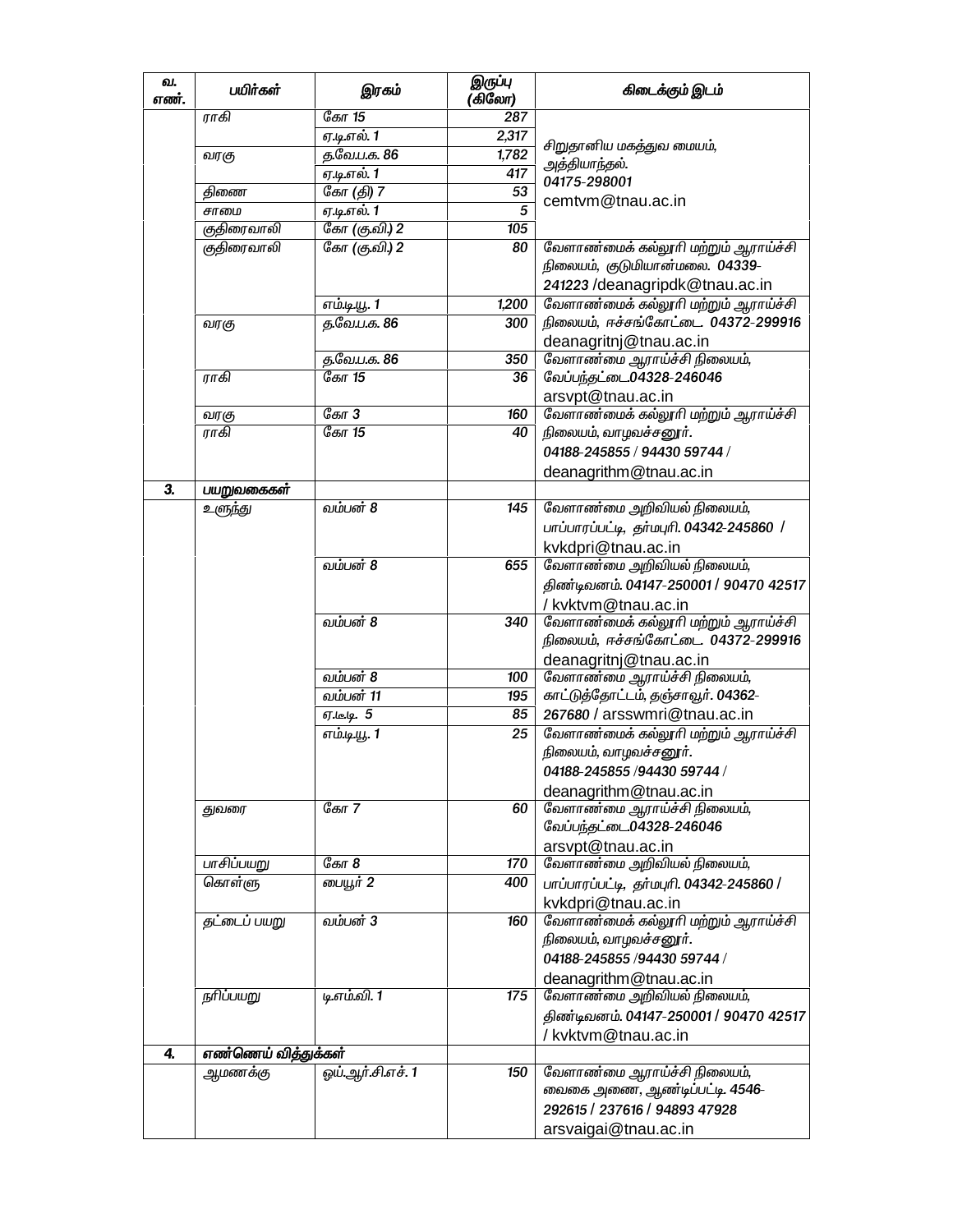| வ.<br>எண். | பயிர்கள்               | இரகம்               | இருப்பு<br>(கிலோ) | கிடைக்கும் இடம்                          |
|------------|------------------------|---------------------|-------------------|------------------------------------------|
|            | எள்                    | டி.எம்.வி. 6        | 225               | வேளாண்மைக் கல்லூரி மற்றும் ஆராய்ச்சி     |
|            |                        | டி.எம்.வி. 7        | 120               | நிலையம், வாழவச்சனூர்.                    |
|            |                        |                     |                   | 04188-245855 /94430 59744 /              |
|            |                        |                     |                   | deanagrithm@tnau.ac.in                   |
|            |                        | டி.எம்.வி. 5        | 45                |                                          |
|            |                        | டி.எம்.வி. 7        | 200               |                                          |
|            | நிலக்கடலை              | லி 7                | 135               | வேளாண்மை அறிவியல் நிலையம்,               |
|            |                        | டபில்யூ 66          | 173               | திண்டிவனம். 04147-250001 / 90470 42517   |
|            |                        | டபில்யூ 44          | 48                | / kvktvm@tnau.ac.in                      |
|            |                        | <u>வி ஆர்.ஐ. 8</u>  | 52                |                                          |
|            |                        | <u>னி.ஜே.னி. 33</u> | 548               |                                          |
| 5.         | பருத்தி                | எஸ்.வி.பி.ஆர். 2    | 108               | பருத்தி ஆராய்ச்சி நிலையம்,               |
|            |                        | எஸ்.வி.பி.ஆர். 4    | 28                | ஸ்ரீவல்லிபுத்தூர். 04563-260736 / 98655  |
|            |                        | எஸ்.வி.பி.ஆர். 5    | 70                | 96205 /arssvpr@tnau.ac.in                |
| 6.         | பகந்தாள் உரப் பயிர்கள் |                     |                   |                                          |
|            | சணப்பை                 |                     | 547               | கரும்பு ஆராய்ச்சி நிலையம், கடலூர்.       |
|            |                        |                     |                   | 04142-220630 / 220576                    |
|            |                        |                     |                   |                                          |
|            |                        | கோ 1                |                   | arscuddalore@tnau.ac.in                  |
|            |                        |                     | 100               | வேளாண்மை ஆராய்ச்சி நிலையம்,              |
|            |                        |                     |                   | வைகை அணை, ஆண்டிப்பட்டி. 4546–            |
|            |                        |                     |                   | 292615 / 237616 / 94893 47928            |
|            |                        |                     |                   | arsvaigai@tnau.ac.in                     |
|            |                        | ேகா $1$             | 25                | கரும்பு ஆராய்ச்சி நிலையம், சிறுகமணி.     |
|            |                        |                     |                   | 0431-2614217 / arssgm@tnau.ac.in         |
|            |                        | ேகா $1$             | 400               | வேளாண்மைக் கல்லூரி மற்றும் ஆராய்ச்சி     |
|            |                        |                     |                   | நிலையம், குடுமியான்மலை. 04339-241223     |
|            |                        |                     |                   | deanagripdk@tnau.ac.in                   |
|            |                        | ÷,                  | 50                | வேளாண்மை அறிவியல் நிலையம்,               |
|            |                        |                     |                   | பாப்பாரப்பட்டி, தர்மபுரி. 04342-245860 / |
|            |                        |                     |                   | kvkdpri@tnau.ac.in                       |
|            | தக்கைப்பூண்டு          | $\overline{a}$      | 220               | மண்டல ஆராய்ச்சி நிலையம்,                 |
|            |                        |                     |                   | அருப்புகோட்டை. 04566-220562 /            |
|            |                        |                     |                   | arsapk@tnau.ac.in                        |
|            |                        |                     | 245               | பருத்தி ஆராய்ச்சி நிலையம்,               |
|            |                        |                     |                   | ஸ்ரீவல்லிபுத்தூர். 04563-260736 / 98655  |
|            |                        |                     |                   |                                          |
|            |                        |                     |                   | 96205 / arssvpr@tnau.ac.in               |
| 7.         | தீவனப்பயிர்கள்         | கோ 29               |                   |                                          |
|            | தீவனச் சோளம்           |                     | 64.5              | வேளாண்மை அறிவியல் நிலையம், சந்தியூர்,    |
|            |                        |                     |                   | சேலம். 0427-2422550 / 94430 29002 /      |
|            |                        |                     |                   | kvkmallur@tnau.ac.in                     |
|            | தீவனச் சோளம்           | கோ 31               | 30                | வேளாண்மை அறிவியல் நிலையம்,               |
|            |                        |                     |                   | பாப்பாரப்பட்டி, தர்மபுரி. 04342-245860 / |
|            |                        |                     |                   | kvkdpri@tnau.ac.in                       |
|            | தீவனச் சோளம்           | கோ 31               | 424               | தீவனப்பயிர்கள் துறை, த.வே.ப.க.,          |
|            | வேலிமசால்              | கோ 1                | 0.5               | கோயமுத்தூர் - 3. 0422-6611203 / 6611228  |
|            | தீவனச்மக்காச்          | ஆப்ரிகன்            | 7.9               | forage@tnau.ac.in                        |
|            | சோளம்                  | டால்                |                   |                                          |
|            | தீவனச் சோளம்           | சி.எஸ்.வி. 33 எம்.  | 20.5              | தானியப்பயிர்கள் துறை, த.வே.ப.க.,         |
|            |                        | எஃப்                |                   | கோயம்புத்தூர்-3. 0422-2450507/           |
|            |                        |                     |                   | millets@tnau.ac.in                       |
|            | தீவனச் சோளம்           | சி.எஸ்.வி. 33 எம்.  | 28                | விதை அறிவியல் மற்றும் தொழில் நுட்பத்     |
|            |                        | எஃப்                |                   | துறை, வேளாண்மைக் கல்லூரி &               |
|            |                        |                     |                   | ஆராய்ச்சி நிலையம்., மதுரை. 0452-         |
|            |                        |                     |                   | 2422956-248 / sstmac@tnau.ac.in          |
|            |                        |                     |                   |                                          |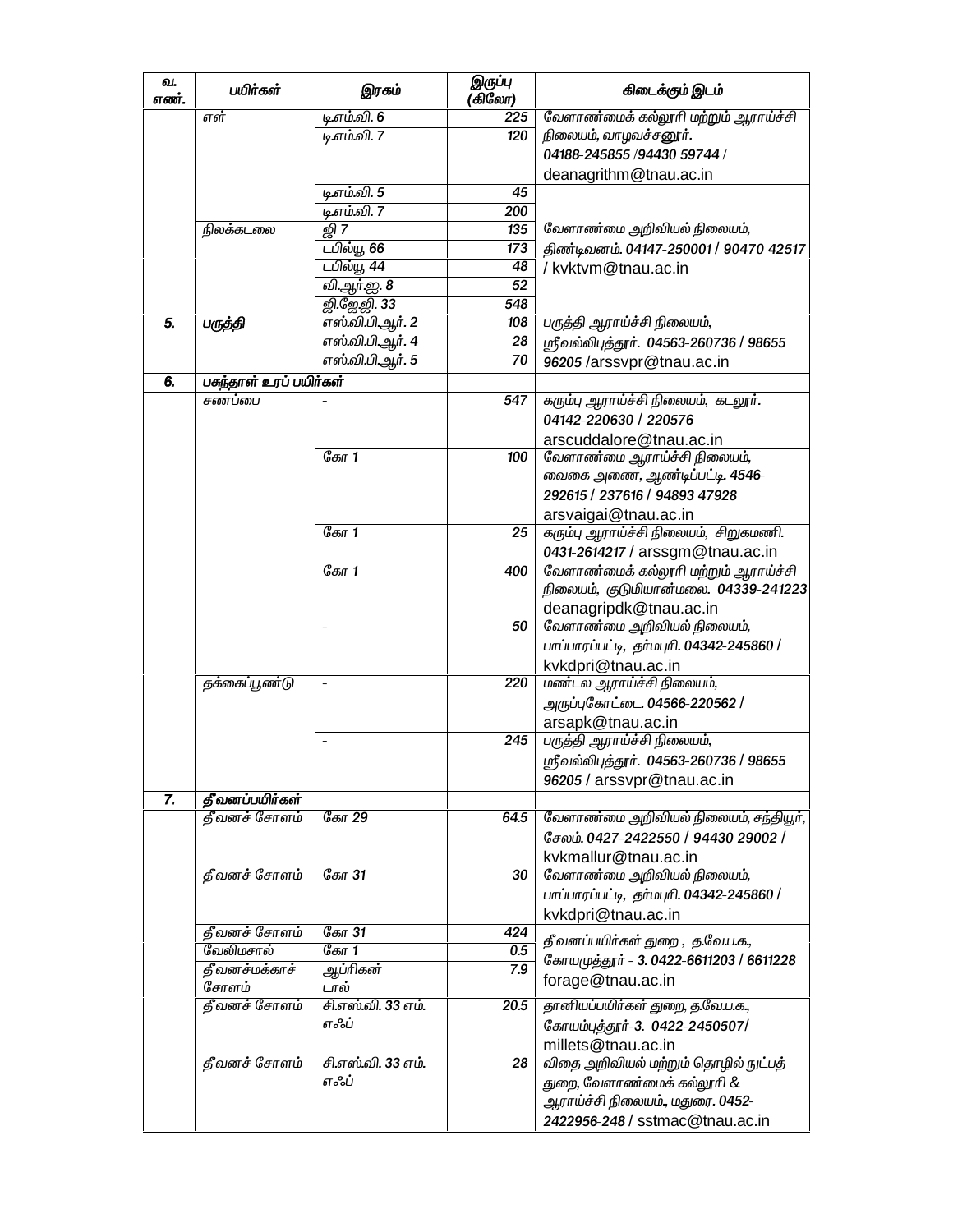| வ.<br>எண். | பயிர்கள்          | இரகம்                      | இருப்பு<br>(கிலோ)       | கிடைக்கும் இடம்                                                                                                                                                  |
|------------|-------------------|----------------------------|-------------------------|------------------------------------------------------------------------------------------------------------------------------------------------------------------|
| 8.         | காய்கறிப்பயிர்கள் |                            |                         |                                                                                                                                                                  |
|            | முருங்கை          | பி.கே.எம். 1               | 10.9                    | அன்பில் தர்மலிங்கம் வேளாண்மைக்<br>கல்லூரி மற்றும் ஆராய்ச்சி நிலையம்,<br>திருச்சி. 00431-2906100 /<br>deanagritry@tnau.ac.in                                      |
|            |                   | பி.கே.எம். 1               | 88.7                    | காய்கறி அறிவியல் துறை, தோட்டக்கலைக்<br>கல்லூரி மற்றும் ஆராய்ச்சி நிலையம்,<br>த.வே.ப.க., கோயம்புத்தூர்-3. 0422-6611283<br>/6611374 / vegetables@tnau.ac.in        |
|            |                   | பி.கே.எம். 1               | 7                       | காய்கறி அறிவியல் துறை, தோட்டக்கலைக்<br>கல்லூரி மற்றும் ஆராய்ச்சி நிலையம்,<br>பெரியகுளம். 04546-231726 / 231729<br>deanhortpkm@tnau.ac.in;<br>vegpkm@tnau.ac.in   |
|            | தக்காளி           | பி.கே.எம். 1               | 104.2                   | காய்கறி அறிவியல் துறை, தோட்டக்கலைக்                                                                                                                              |
|            |                   | வீரியஒட்டு<br>கோ.டி.எச். 3 | 0.2                     | கல்லூரி மற்றும் ஆராய்ச்சி நிலையம்,<br>த.வே.ப.க., கோயம்புத்தூர்-3. 0422-6611283                                                                                   |
|            |                   | பி.கே.எம். 1               | 4.2                     | /6611374 / vegetables@tnau.ac.in<br>காய்கறி அறிவியல் துறை, தோட்டக்கலைக்                                                                                          |
|            | கத்தரி            | ேகா $2$                    | 12                      | கல்லூரி மற்றும் ஆராய்ச்சி நிலையம்,<br>பெரியகுளம். 04546-231726 / 231729<br>deanhortpkm@tnau.ac.in;                                                               |
|            |                   |                            |                         | vegpkm@tnau.ac.in                                                                                                                                                |
|            |                   | கோ 2                       | 98.5                    | காய்கறி அறிவியல் துறை, தோட்டக்கலைக்<br>கல்லூரி மற்றும் ஆராய்ச்சி நிலையம்,<br>த.வே.ப.க., கோயம்புத்தூர்-3. 0422-6611283                                            |
|            |                   |                            |                         | /6611374 / vegetables@tnau.ac.in                                                                                                                                 |
|            |                   | பி.எல்.ஆர். 1              | $\overline{\mathbf{c}}$ | காய்கறி ஆராய்ச்சி நிலையம், பாலூர்.<br>04142-275222 / 87895 45551 /                                                                                               |
|            | மிளகாய்           | ே $1$                      | 80                      | hrspalur@tnau.ac.in<br>வேளாண்மை ஆராய்ச்சி நிலையம்,                                                                                                               |
|            |                   |                            |                         | கோவில்பட்டி. 0432-220533, 234955 /<br>arskovilpatty@tnau.ac.in                                                                                                   |
|            | மிளகாய்           | கோ 1 வீரியஒட்டு            | 6.7                     | காய்கறி அறிவியல் துறை, தோட்டக்கலைக்                                                                                                                              |
|            | வெண்டை            | கோ 4 வீரியஒட்டு            | 301                     | கல்லூரி மற்றும் ஆராய்ச்சி நிலையம்,<br>த.வே.ப.க., கோயம்புத்தூர்-3. 0422-6611283                                                                                   |
|            |                   |                            |                         | /6611374 / vegetables@tnau.ac.in                                                                                                                                 |
|            | புடலை             | பி.எல்.ஆர். 1              | 40                      | காய்கறி ஆராய்ச்சி நிலையம், பாலூர்.<br>04142-275222 / 87895 45551 /                                                                                               |
|            |                   | பி.கே.எம். 1               | 8.65                    | hrspalur@tnau.ac.in<br>காய்கறி அறிவியல் துறை, தோட்டக்கலைக்<br>கல்லூரி மற்றும் ஆராய்ச்சி நிலையம்,<br>பெரியகுளம். 04546-231726 / 231729<br>deanhortpkm@tnau.ac.in; |
|            |                   |                            |                         | vegpkm@tnau.ac.in                                                                                                                                                |
|            |                   | கோ 2                       | 56<br>0.14              | காய்கறி அறிவியல் துறை, தோட்டக்கலைக்<br>கல்லூரி மற்றும் ஆராய்ச்சி நிலையம்,                                                                                        |
|            |                   | வீரியஒட்டு<br>கோ.எச். 1    |                         | த.வே.ப.க., கோயம்புத்தூர்-3. 0422-6611283<br>/6611374 / vegetables@tnau.ac.in                                                                                     |
|            | பாகல்             | கோ 1                       | 20                      | காய்கறி ஆராய்ச்சி நிலையம், பாலூர்.<br>04142-275222 / 87895 45551 /                                                                                               |
|            |                   | ேகா $1$                    | 15                      | hrspalur@tnau.ac.in<br>வேளாண்மை ஆராய்ச்சி நிலையம்,<br>வைகை அணை, ஆண்டிப்பட்டி. 04546–<br>292615 / 237616 / 94893 47928 /<br>arsvaigai@tnau.ac.in                  |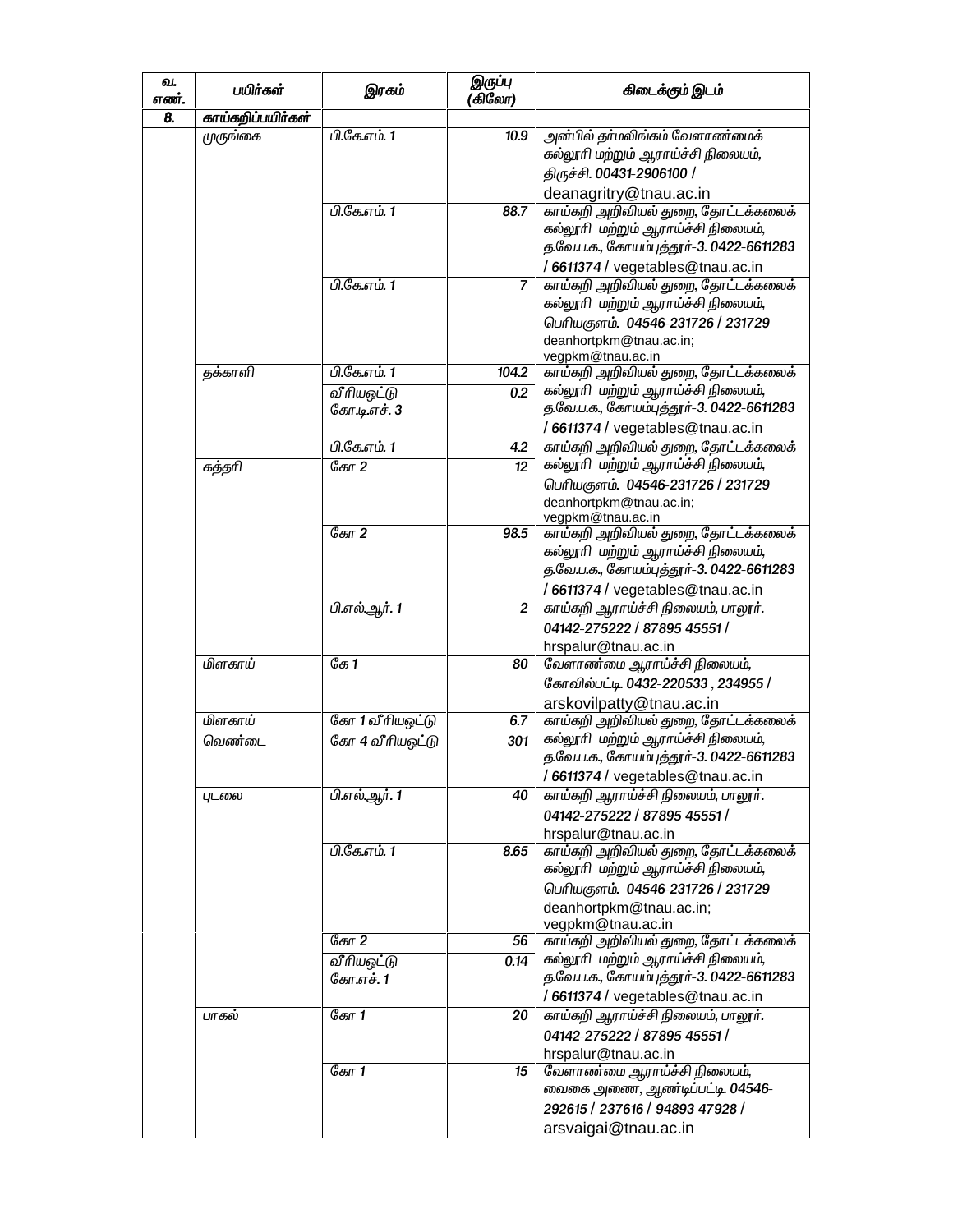| வ.<br>எண். | பயிர்கள்              | இரகம்                    | இருப்பு<br>(கிலோ) | கிடைக்கும் இடம்                                                                |  |
|------------|-----------------------|--------------------------|-------------------|--------------------------------------------------------------------------------|--|
|            | பீர்க்கன்             | கோ எச் 1                 | 131.5             | காய்கறி அறிவியல் துறை, தோட்டக்கலைக்<br>கல்லூரி மற்றும் ஆராய்ச்சி நிலையம்,      |  |
|            |                       |                          |                   | த.வே.ப.க., கோயம்புத்தூர்-3. 0422-6611283                                       |  |
|            |                       |                          |                   | /6611374 / vegetables@tnau.ac.in                                               |  |
|            |                       | பி.கே.எம். 1             | 19                | காய்கறி அறிவியல் துறை, தோட்டக்கலைக்                                            |  |
|            | சாம்பல் பூசணி         | ேகா $1$                  | 5.5               | கல்லூரி மற்றும் ஆராய்ச்சி நிலையம்,                                             |  |
|            |                       |                          |                   | பெரியகுளம். 04546-231726 / 231729                                              |  |
|            |                       |                          |                   | deanhortpkm@tnau.ac.in;                                                        |  |
|            |                       | ேகா $1$                  | 25                | vegpkm@tnau.ac.in<br>வேளாண்மை ஆராய்ச்சி நிலையம்,                               |  |
|            |                       |                          |                   | வைகை அணை, ஆண்டிப்பட்டி. 04546-                                                 |  |
|            |                       |                          |                   | 292615 / 237616 / 94893 47928 /                                                |  |
|            |                       |                          |                   | arsvaigai@tnau.ac.in                                                           |  |
|            |                       | கோ 1                     | 9.6               | காய்கறி ஆராய்ச்சி நிலையம், பாலூர்.                                             |  |
|            | பூசணி                 | கோ 1                     | 7.4               | 04142-275222 / 87895 45551 /                                                   |  |
|            |                       |                          |                   | hrspalur@tnau.ac.in                                                            |  |
|            |                       | கோ 1                     | 9                 | வேளாண்மை ஆராய்ச்சி நிலையம்,                                                    |  |
|            |                       |                          |                   | வைகை அணை, ஆண்டிப்பட்டி. 04546–                                                 |  |
|            |                       |                          |                   | 292615 / 237616 / 94893 47928                                                  |  |
|            |                       | ேகா $2$                  |                   | arsvaigai@tnau.ac.in                                                           |  |
|            |                       |                          | 2.5               | காய்கறி அறிவியல் துறை, தோட்டக்கலைக்<br>கல்லூரி மற்றும் ஆராய்ச்சி நிலையம்,      |  |
|            |                       |                          |                   | பெரியகுளம். 04546-231726 / 231729                                              |  |
|            |                       |                          |                   | deanhortpkm@tnau.ac.in;                                                        |  |
|            |                       |                          |                   | vegpkm@tnau.ac.in                                                              |  |
|            |                       | கோ 2                     | 125.7             | காய்கறி அறிவியல் துறை, தோட்டக்கலைக்                                            |  |
|            | சுரை                  | கோ 1 வீரியஒட்டு          | 103.9             | கல்லூரி மற்றும் ஆராய்ச்சி நிலையம்,<br>த.வே.ப.க., கோயம்புத்தூர்-3. 0422-6611283 |  |
|            |                       |                          |                   | /6611374/vegetables@tnau.ac.in                                                 |  |
|            | கொத்தவரை              | எம்.டி.யூ. 1             | 160               | காய்கறி அறிவியல் துறை, தோட்டக்கலைக்                                            |  |
|            |                       |                          |                   | கல்லூரி மற்றும் ஆராய்ச்சி நிலையம்,                                             |  |
|            |                       |                          |                   | பெரியகுளம். 04546-231726 / 231729                                              |  |
|            |                       |                          |                   | deanhortpkm@tnau.ac.in;<br>vegpkm@tnau.ac.in                                   |  |
|            |                       | எம்.டி.யூ. 1             | 10                | வேளாண்மைக் கல்லூரி மற்றும் ஆராய்ச்சி                                           |  |
|            |                       |                          |                   | நிலையம், குடுமியான்மலை. 04339-                                                 |  |
|            |                       |                          |                   | 241223 / deanagripdk@tnau.ac.in                                                |  |
|            |                       | எம்.டி.யூ. 1             | 238.8             | காய்கறி அறிவியல் துறை, தோட்டக்கலைக்                                            |  |
|            | வெங்காயம்             | கோ 6                     | 1                 | கல்லூரி மற்றும் ஆராய்ச்சி நிலையம்,                                             |  |
|            | அவரை                  | கோ 14                    | 309.6             | த.வே.ப.க., கோயம்புத்தூர்-3. 0422-6611283                                       |  |
|            |                       |                          |                   | /6611374 / vegetables@tnau.ac.in                                               |  |
|            |                       | ேகா $14$                 | 16.8              | காய்கறி அறிவியல் துறை, தோட்டக்கலைக்<br>கல்லூரி மற்றும் ஆராய்ச்சி நிலையம்,      |  |
|            | கீரை                  | ேகா $2$<br>பி.கே.எம். 1  | 3<br>5            | பெரியகுளம். 04546-231726 / 231729                                              |  |
|            | காய்கறி தட்டைப்       |                          |                   | deanhortpkm@tnau.ac.in;                                                        |  |
|            | பயறு                  |                          |                   | vegpkm@tnau.ac.in                                                              |  |
|            |                       | <u> பி.கே.எம். 1</u>     | 10.5              | காய்கறி அறிவியல் துறை, தோட்டக்கலைக்                                            |  |
|            | மணத்தக்காளி           | ேகா $1$                  | 37.6              | கல்லூரி மற்றும் ஆராய்ச்சி நிலையம்,                                             |  |
|            |                       |                          |                   | த.வே.ப.க., கோயம்புத்தூர்-3. 0422-6611283                                       |  |
|            |                       |                          |                   | /6611374/vegetables@tnau.ac.in                                                 |  |
|            | காய்கறி<br>பொட்டலஙகள் | $\overline{\phantom{a}}$ | 410<br>எண்கள்     | காய்கறி ஆராய்ச்சி நிலையம், பாலூர்.                                             |  |
|            |                       |                          |                   | 04142-275222 / 87895 45551 /                                                   |  |
|            |                       |                          |                   | hrspalur@tnau.ac.in                                                            |  |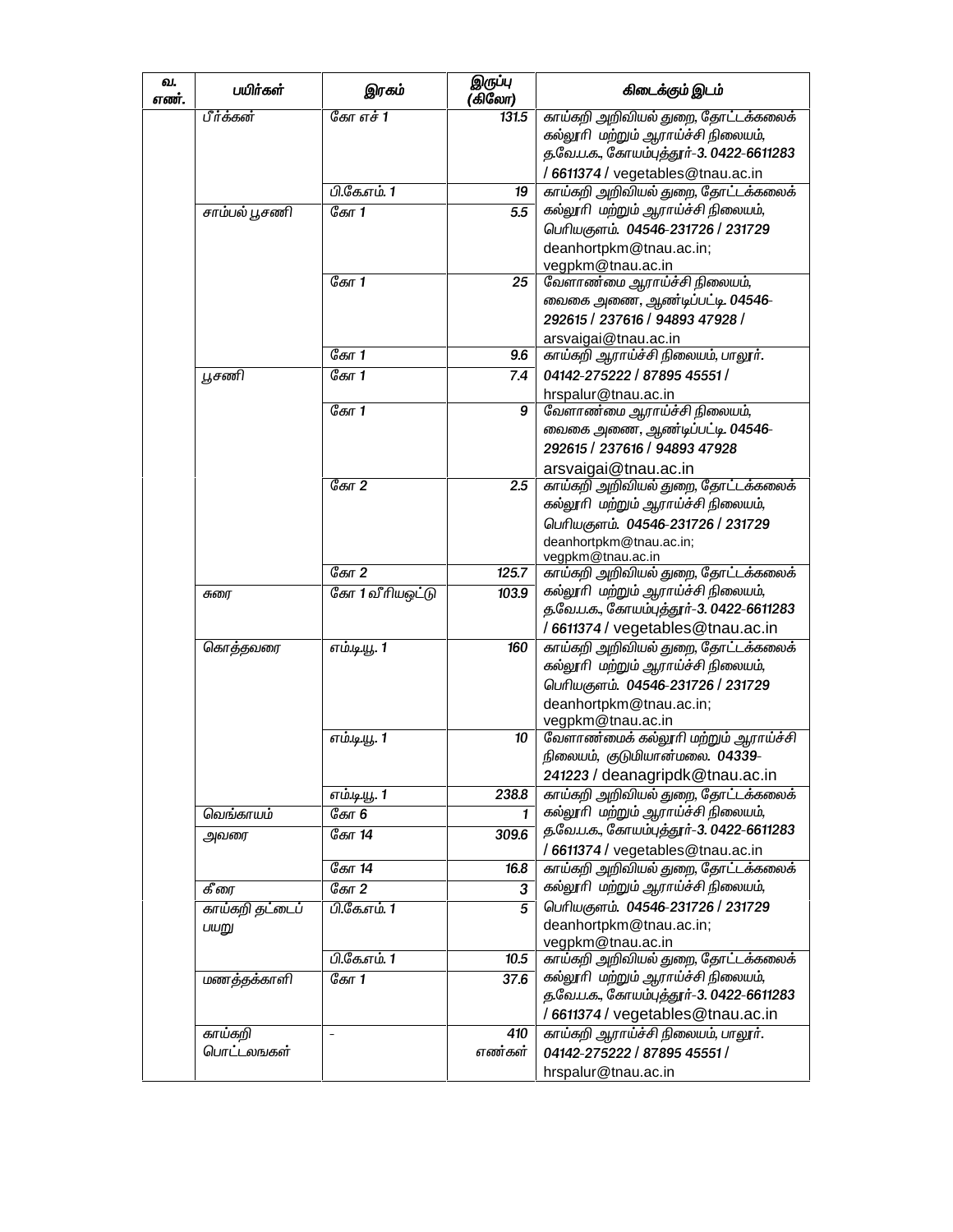#### 4. செடிவகைகள்

| வ.<br>எண்.     | பயிர்கள்                                                                              | இரகம்                                | இருப்பு<br>(எண்கள்)                | கிடைக்கும் இடம்                                                                                                                                               |
|----------------|---------------------------------------------------------------------------------------|--------------------------------------|------------------------------------|---------------------------------------------------------------------------------------------------------------------------------------------------------------|
| 1.             | வேளாண்மைப் பயிர்கள்                                                                   |                                      |                                    |                                                                                                                                                               |
|                | கரும்பு<br>(விதை கரும்பு)                                                             | எஸ்.ஐ. 6, 7, 8 &சிஓசி<br>13339       | 10,000                             | கரும்பு ஆராய்ச்சி நிலையம், சிறுகமணி.<br>0431-2614217 / arssgm@tnau.ac.in                                                                                      |
| 2.             | தோட்டக்கலைப் பயிர்கள்                                                                 |                                      |                                    |                                                                                                                                                               |
|                | மா ஒட்டுச் செடி                                                                       | பெங்களூரா,<br>ஹிமம்பசந்த்            | 1,490                              | வேளாண்மை அறிவியல் நிலையம்,<br>பாப்பாரப்பட்டி, தர்மபுரி. 04342-245860                                                                                          |
|                |                                                                                       |                                      |                                    |                                                                                                                                                               |
|                | மாதுளை                                                                                | பகுவா                                | 1,400                              | kvkdpri@tnau.ac.in                                                                                                                                            |
|                | கத்தரி ஒட்டுச் செடி                                                                   |                                      | 6,000                              | காய்கறி அறிவியல் துறை,<br>தோட்டக்கலைக் கல்லூரி மற்றும்<br>ஆராய்ச்சி நிலையம், த.வே.ப.க.,<br>கோயம்புத்தூர்-3. 0422-6611283 /<br>6611374 / vegetables@tnau.ac.in |
|                | தென்னை                                                                                | <u>ஏ.எல்.ஆர் 1</u>                   | 2,819                              | வேளாண்மைக் கல்லூரி மற்றும்<br>ஆராய்ச்சி நிலையம்,  ஈச்சங்கோட்டை.<br>04372-299916/<br>deanagritnj@tnau.ac.in                                                    |
|                | கொய்யா                                                                                | லக்னோ 49                             | 4,500                              | வேளாண்மை அறிவியல் நிலையம்,                                                                                                                                    |
|                | முந்திரி ஒட்டு                                                                        | வி.ஆர்.ஐ. 3                          | 9,775                              | விருதாச்சலம்.04143-238353 /<br>99943 15004 / kvkvri@tnau.ac.in                                                                                                |
|                | கொய்யா                                                                                | லக்னோ 49                             | 500                                | தோட்டக்கலைப் பயிர்கள் துறை,                                                                                                                                   |
|                | மேற்கு இந்திய செர்ரி                                                                  |                                      | 2,000                              | வேளாண்மைக் கல்லூரி மற்றும்                                                                                                                                    |
|                | பப்பாளி                                                                               | கோ 8                                 | 300                                | ஆராய்ச்சி நிலையம், மதுரை. 0452-                                                                                                                               |
|                | எலுமிச்சை                                                                             | பி.கே.எம். 1                         | 300                                | 2422956/hortimac@tnau.ac.in                                                                                                                                   |
|                | லக்னோ 49 (பதியன்)<br>கொய்யா<br>250                                                    |                                      |                                    |                                                                                                                                                               |
|                |                                                                                       | லக்னோ 49 (ஒட்டு)<br>$\overline{223}$ | காய்கறி ஆராய்ச்சி நிலையம், பாலூர். |                                                                                                                                                               |
|                | பலா                                                                                   | பி.எல்.ஆர். 1                        | 460                                | 04142-275222 / 87895 45551 /                                                                                                                                  |
|                |                                                                                       | பி.எல்.ஆர். 3                        | 250                                | hrspalur@tnau.ac.in                                                                                                                                           |
|                | மிளகு                                                                                 | பன்னியூர் 1                          | 30,576                             |                                                                                                                                                               |
|                | காபி                                                                                  | சந்திரகிரி,                          | 2,924                              |                                                                                                                                                               |
|                |                                                                                       | எஸ்.எல்.என். 589                     |                                    | தோட்டக்கலை ஆராய்ச்சி நிலையம்,                                                                                                                                 |
|                | அவகேடா                                                                                | டீ.கே.டி. 1                          | 13,951                             | தடியன்குடிசை. 0452-224225, 225393                                                                                                                             |
|                |                                                                                       | செடி                                 | 2,000                              | hrstkd@tnau.ac.in                                                                                                                                             |
|                | பேஷன்பழம்                                                                             | ஊதா                                  | 731                                |                                                                                                                                                               |
|                | இலவங்கப்பட்டை                                                                         | $\overline{\phantom{a}}$             | 745                                |                                                                                                                                                               |
|                | மணிலா புளி                                                                            | $\overline{\phantom{a}}$             | 146                                |                                                                                                                                                               |
|                | சீத்தாப் பழம்                                                                         | $\blacksquare$                       | 96                                 | மண்டல ஆராய்ச்சி நிலையம்,                                                                                                                                      |
|                | விளாம்பழம்                                                                            | $\overline{\phantom{a}}$             | $\overline{16}$                    | அருப்புகோட்டை. 04566-220562 /                                                                                                                                 |
|                | வறண்ட மண்டல பழச்<br>செடிகள்                                                           | $\overline{\phantom{a}}$             | 149                                | arsapk@tnau.ac.in                                                                                                                                             |
| $\overline{2}$ | வனப் பயிர்கள்                                                                         |                                      |                                    |                                                                                                                                                               |
|                | புங்கம், சவுக்கு, தேக்கு,<br>வேம்பு, மலை வேம்பு,<br>மூங்கில், இலவம் பஞ்சு,<br>சந்தனம் |                                      | 1,12,000                           | வனக் கல்லூரி மற்றும் ஆராய்ச்சி<br>நிலையம், மேட்டுப்பாளையம்.<br>04254 - 271503 /<br>deanformtp@tnau.ac.in                                                      |
|                | வேம்பு, புங்கம், தேக்கு,                                                              |                                      | 7,000                              | அன்பில் தா்மலிங்கம் வேளாண்மைக்                                                                                                                                |
|                |                                                                                       |                                      |                                    | கல்லூரி மற்றும் ஆராய்ச்சி நிலையம்,<br>திருச்சி. 00431-2906100 /<br>deanagritry@tnau.ac.in                                                                     |
|                | வேம்பு, புங்கம், தேக்கு,                                                              |                                      | 571                                | மண்டல ஆராய்ச்சி நிலையம்,<br>அருப்புகோட்டை. 04566-220562 /<br>arsapk@tnau.ac.in                                                                                |
|                | தேக்கு                                                                                |                                      | 8,000                              | வேளாண் நிறுவனம். குமுளூர். 0431-<br>2910340 / ioakumulur@tnau.ac.in                                                                                           |

 $^\star$ விதைஇருப்பு நிலவரம் காலத்திற்கேற்ப மறுதல்களுக்கு உட்பட்டவை.

**மேலும் தகவல்களுக்கு :**இயக்குநா், விதை மையம், தமிழ்நாடு வேளாண மைப் பல்கலைக்கழகம், கோயம்புத்தூா்-641 003. தொலைபேசி : 0422-6611232 / 6611432, மின்னஞ்சல் : seedunit@tnau.ac.in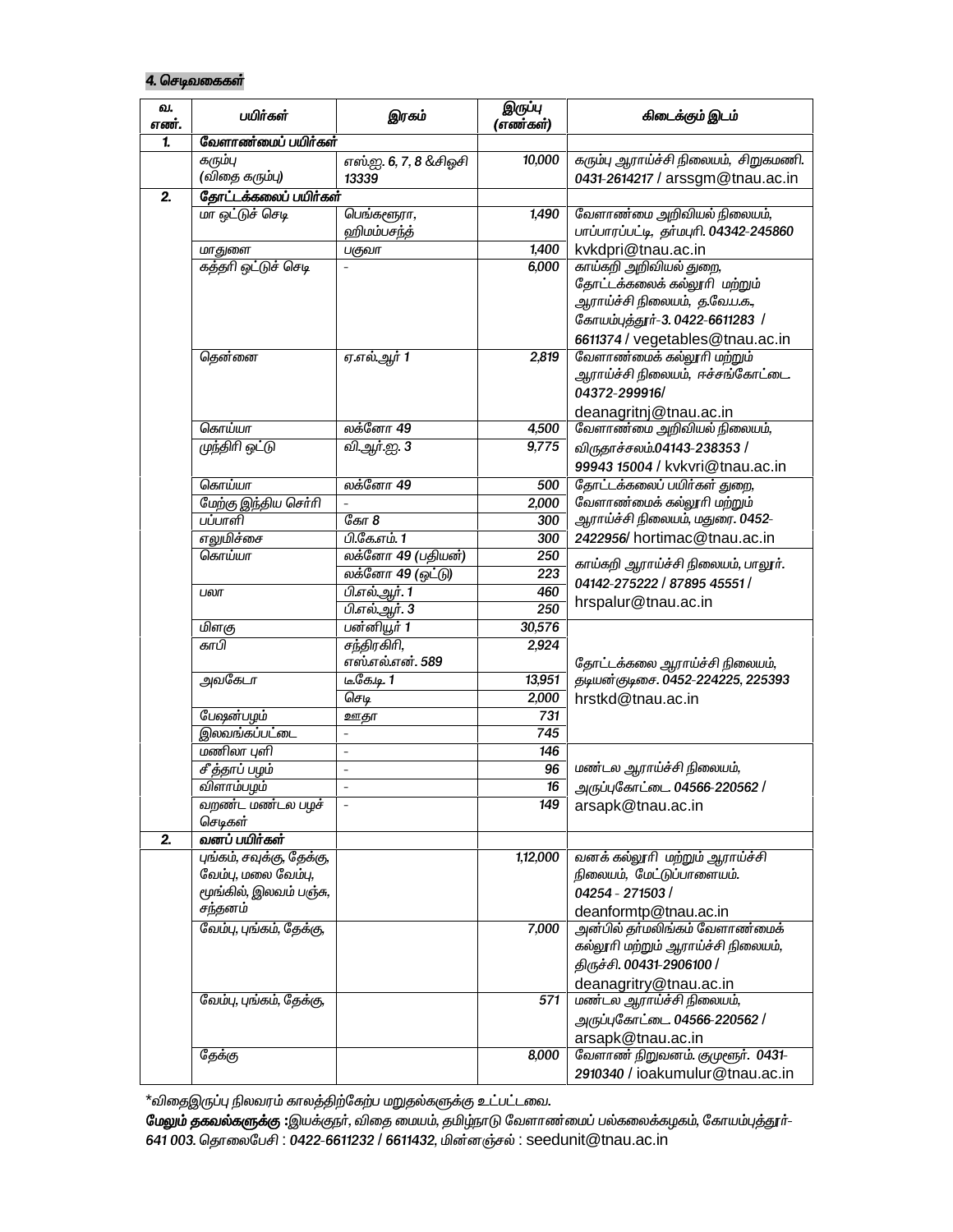

#### **Seed Stock Position as on 30.06.2021**

The following quantities of seeds are available at various seed production centres of Tamil Nadu Agricultural University for distribution. The officials, seed producers and farmers are requested to contact the concerned centres to purchase the seeds.

#### **I. Foundation Seeds**

| <b>S. No.</b> | <b>Crops</b>   | <b>Varieties</b>      | Quantity<br>available (kg) | <b>Available Centre &amp; Contact</b><br>address                                                                                            |
|---------------|----------------|-----------------------|----------------------------|---------------------------------------------------------------------------------------------------------------------------------------------|
| 1.            | <b>Cereals</b> |                       |                            |                                                                                                                                             |
|               | Paddy          | ADT 43                | 420                        | Agricultural Research Station,<br>Bhavanisagar; 04295-240244 /<br>99650 66580; arsbsr@tnau.ac.in                                            |
|               |                | ADT (R) 45            | 6,840                      | Dept. of Agronomy, Agricultural<br>College & Research Institute,<br>Madurai; 0452-2423021;<br>agronmac@tnau.ac.in                           |
|               |                | ADT (R) 45            | 1,200                      | Dept. of Agronomy, TNAU,<br>Coimbatore; 0422-6611203 /<br>6611403 / 96269 19760;<br>agronomy@tnau.ac.in /<br>centralfarm@tnau.ac.in         |
|               |                | <b>ADT 53</b>         | 2738                       | Krishi Vigyan Kendra,                                                                                                                       |
|               |                | VGD <sub>1</sub>      | 800                        | Vridhachalam; 04143-238353 /<br>9994315004; kvkvri@tnau.ac.in                                                                               |
|               |                | CO 51                 | 180                        | Agricultural Research Station,<br>Thanjavur; 04362-267680;<br>arsswmri@tnau.ac.in                                                           |
|               |                | <b>TKM 13</b>         | 14,000                     | Krishi Vigyan Kendra,<br>Vridhachalam; 04143-238353 /<br>9994315004; kvkvri@tnau.ac.in                                                      |
|               |                | <b>TKM 13 (FS II)</b> | 1,890                      | Krishi Vigyan Kendra, Sandhiyur,                                                                                                            |
|               |                | I.W. Ponni (FS II)    | 808                        | Salem; 0427-2422550 / 94430<br>29002; kvkmallur@tnau.ac.in                                                                                  |
|               |                | ASD <sub>16</sub>     | 6,690                      | Dept. of Agronomy, AC&RI,<br>Killikulam; 04630-261226 /<br>261190 / 261340 / 9443012962;<br>deanagrikkm@tnau.ac.in /<br>agronkkm@tnau.ac.in |
|               |                | <b>ASD 16</b>         | 4,080                      | Dept. of Agronomy, TNAU,                                                                                                                    |
|               |                | I.W. Ponni            | 4,380                      | Coimbatore; 0422-6611203 /<br>6611403 / 96269 19760;<br>agronomy@tnau.ac.in /<br>centralfarm@tnau.ac.in                                     |
|               |                | I.W. Ponni            | 1,080                      | Agricultural Research Station,<br>Bhavanisagar; 04295-240244 /<br>99650 66580; arsbsr@tnau.ac.in                                            |
|               |                | I.W. Ponni            | 5,320                      | Institute of Agriculture, Kumulur,<br>Trichy; 0431-2910340;<br>ioakumulur@tnau.ac.in                                                        |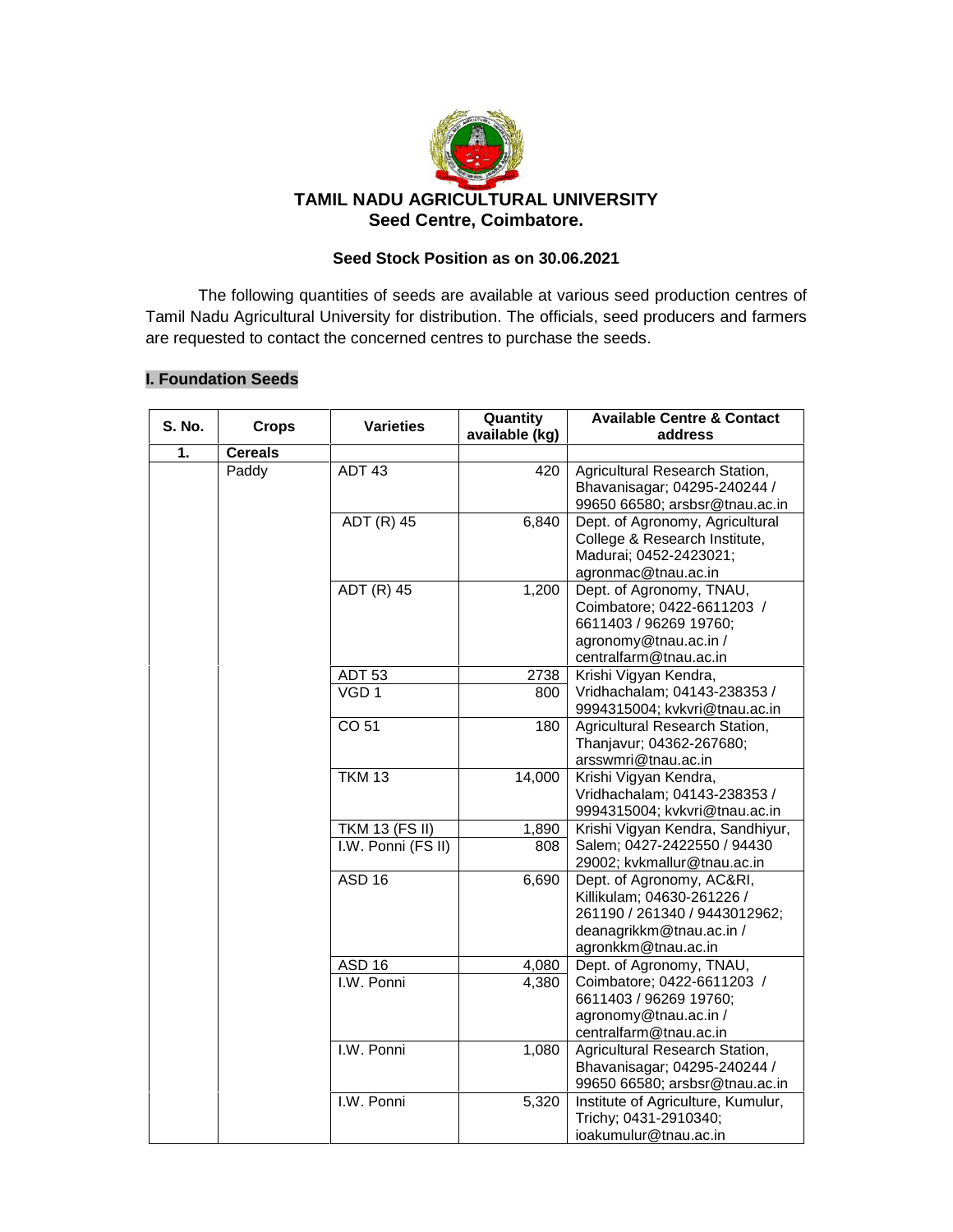| S. No. | <b>Crops</b>    | <b>Varieties</b>       | Quantity       | <b>Available Centre &amp; Contact</b>                                                                  |
|--------|-----------------|------------------------|----------------|--------------------------------------------------------------------------------------------------------|
|        |                 |                        | available (kg) | address                                                                                                |
|        | Paddy           | CR 1009 sub 1          | 475            | Agricultural Research Station,<br>Thanjavur; 04362-267680;<br>arsswmri@tnau.ac.in                      |
|        |                 | VGD <sub>1</sub>       | 800            | Krishi Vigyan Kendra,<br>Vridhachalam; 04143-238353 /<br>9994315004; kvkvri@tnau.ac.in                 |
|        |                 | Paiyur 1               | 4,500          | Regional Research Station,<br>Paiyur 04343-290600 / 94435<br>09390 / arspaiyur@tnau.ac.in              |
| 2.     | <b>Millets</b>  |                        |                |                                                                                                        |
|        | Ragi            | Paiyur 2               | 2,150          | Regional Research Station,<br>Paiyur 04343-290600 / 94435<br>09390 / arspaiyur@tnau.ac.in              |
| 3.     | <b>Pulses</b>   |                        |                |                                                                                                        |
|        | Blackgram       | VBN 8                  | 2,556          | National Pulses Research<br>Centre, Vamban; 04322-296447<br>arsvamban@tnau.ac.in                       |
|        |                 | VBN 8                  | 1,884          | Krishi Vigyan Kendra,<br>Aruppukottai: 0456-6220561 /<br>8667828004;<br>kvkvirudhunagar@tnau.ac.in     |
|        |                 | VBN 8                  | 2,339          | Krishi Vigyan Kendra, Madurai.<br>0452-2422955 / 97518 44922 /<br>kvkmdu@tnau.ac.in                    |
|        |                 | VBN 8                  | 534            | Department of Pulses, TNAU,                                                                            |
|        |                 | CO 6 (FS II)           | 28             | Coimbatore; 0422-2450498;                                                                              |
|        |                 | MDU 1 (FS II)          | 600            | 94440 66323; pulses@tnau.ac.in                                                                         |
|        |                 | VBN 8                  | 10.8           | Institute of Agriculture, Kumulur,<br>Trichy; 0431-2910340;<br>ioakumulur@tnau.ac.in                   |
|        |                 | VBN 8                  | 300            | Agricultural Research Station,<br>Thanjavur; 04362-267680;<br>arsswmri@tnau.ac.in                      |
|        | Greengram       | CO 8 (FS II)           | 690            | Krishi Vigyan Kendra, Sandhiyur,<br>Salem; 0427-2422550 / 94430<br>29002; kvkmallur@tnau.ac.in         |
|        |                 | CO 8 (FS II)           | 3,785          | Department of Pulses, TNAU,<br>Coimbatore; 0422-2450498;<br>94440 66323; pulses@tnau.ac.in             |
|        |                 | CO 8 (FS II)           | 350            | Krishi Vigyan Kendra,<br>Aruppukottai: 0456-6220561 /<br>8667828004;<br>kvkvirudhunagar@tnau.ac.in     |
|        | Redgram         | CO <sub>8</sub>        | 340            | Department of Pulses, TNAU,<br>Coimbatore; 0422-2450498; 94440<br>66323; pulses@tnau.ac.in             |
|        | Cowpea          | VBN 3 (FS II)          | 960            | Krishi Vigyan Kendra, Sandhiyur,<br>Salem; 0427-2422550 / 94430<br>29002; kvkmallur@tnau.ac.in         |
|        | Horsegram       | Paiyur 2 (FS II)       | 448            | Regional Research Station, Paiyur<br>04343-290600 / 9443509390 /<br>arspaiyur@tnau.ac.in               |
| 4.     | <b>Oilseeds</b> |                        |                |                                                                                                        |
|        | Groundnut       | VRI8                   | 3,255          | Regional Research Station,                                                                             |
|        |                 | <b>GJG 31</b>          | 1,680          | Vridhachalam; 04143-238231 /                                                                           |
|        |                 | Dharani (F II)<br>VRI8 | 1,800<br>720   | 99943 15004; arsvri@tnau.ac.in<br>Agricultural College & Research<br>Institute, Kudumiyanmalai; 04339- |
|        |                 |                        |                | 241223; deanagripdk@tnau.ac.in                                                                         |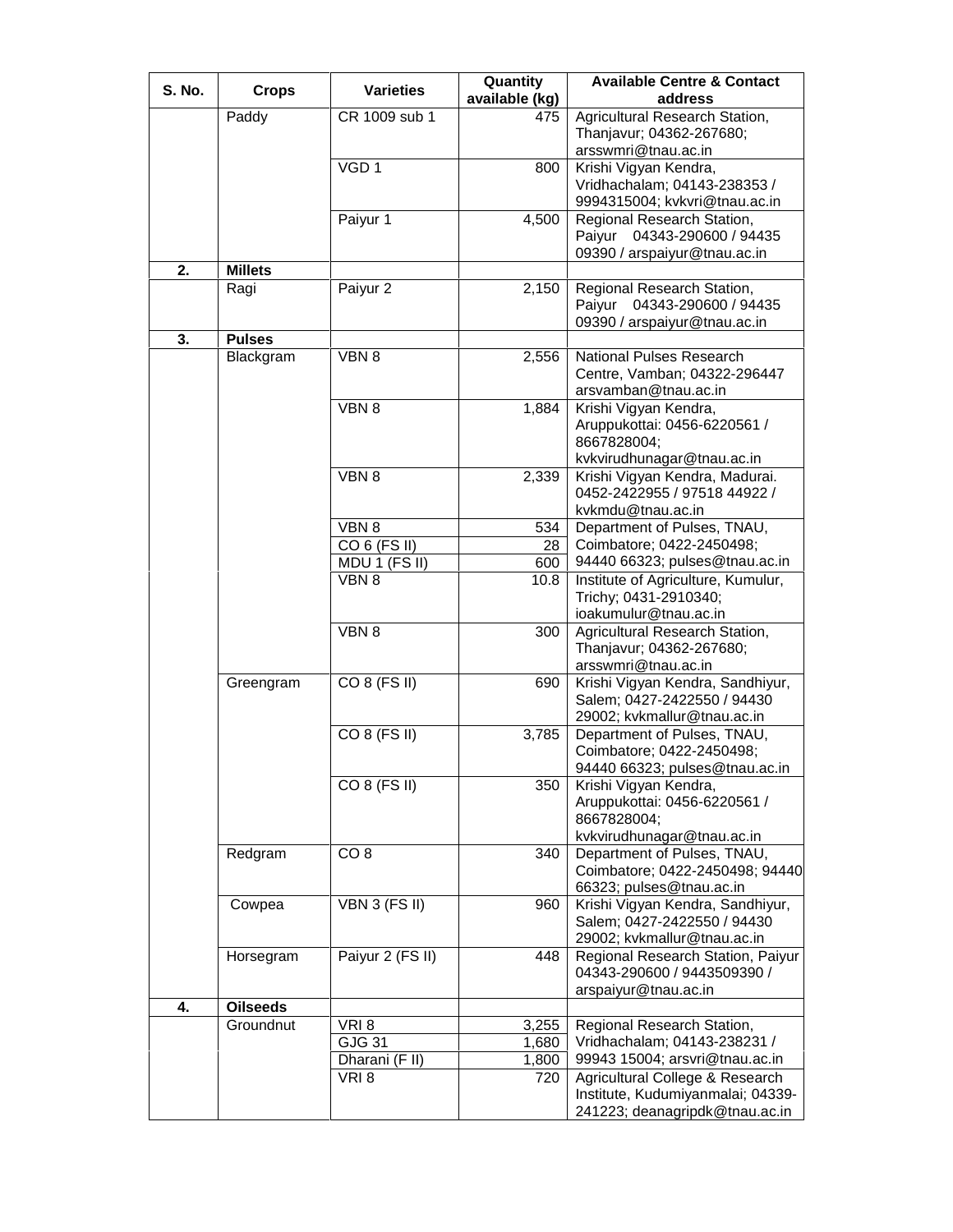## **II. Certified Seeds**

| <b>S. No.</b> | <b>Crops</b>    | <b>Varieties</b>  | Quantity<br>available (kg) | <b>Available Centre &amp; Contact</b><br>address |
|---------------|-----------------|-------------------|----------------------------|--------------------------------------------------|
| 1.            | <b>Cereals</b>  |                   |                            |                                                  |
|               | Paddy           | CO 51             | 1,050                      | Regional Research Station,                       |
|               |                 | ADT 39            | 1,100                      | Paiyur 04343-290600 / 94435                      |
|               |                 |                   |                            | 09390 / arspaiyur@tnau.ac.in                     |
|               |                 | <b>TKM 13</b>     | 4,550                      | Agricultural College & Research                  |
|               |                 |                   |                            | Institute, Eachengkottai; 04372-                 |
|               |                 |                   |                            | 299916; deanagritnj@tnau.ac.in                   |
| 2.            | <b>Pulses</b>   |                   |                            |                                                  |
|               | Blackgram       | VBN 8             | 142                        | Krishi Vigyan Kendra,                            |
|               |                 |                   |                            | Aruppukottai: 0456-6220561 /                     |
|               |                 |                   |                            | 86678 28004;                                     |
|               |                 |                   |                            | kvkvirudhunagar@tnau.ac.in                       |
|               |                 | VBN 8             | 708                        | Krishi Vigyan Kendra, Madurai.                   |
|               |                 |                   |                            | 0452-2422955 / 97518 44922 /                     |
|               |                 |                   |                            | kvkmdu@tnau.ac.in                                |
|               |                 | VBN 8             | 9,761                      | Krishi Vigyan Kendra, Tindivanam;                |
|               |                 | <b>VBN 10</b>     | 2,009                      | 04147-250001 / 90470 42517;                      |
|               | Greengram       | CO <sub>8</sub>   | 1,024                      | kvktvm@tnau.ac.in                                |
|               |                 | CO 8              | 1,480                      | Krishi Vigyan Kendra, Sandhiyur,                 |
|               | Cowpea          | VBN 3             | 842                        | Salem; 0427-2422550 / 94430                      |
|               |                 |                   |                            | 29002; kvkmallur@tnau.ac.in                      |
| 3.            | <b>Oilseeds</b> |                   |                            |                                                  |
|               | Groundnut       | VRI 8 (CS II)     | 46,172                     | Regional Research Station,                       |
|               |                 |                   |                            | Vridhachalam; 04143-238231 /                     |
|               |                 |                   |                            | 99943 15004; arsvri@tnau.ac.in                   |
|               | Castor          | YRCH <sub>1</sub> | 927                        | Tapioca and Castor Research                      |
|               |                 |                   |                            | Station, Yethapur; 4282-293526;                  |
|               |                 |                   |                            | arsyethapur@tnau.ac.in                           |

## **III. TFL Seeds**

| S. No. | <b>Crops</b>   | <b>Varieties</b>  | Quantity<br>available (kg) | <b>Available Centre &amp; Contact</b><br>address                                                                          |
|--------|----------------|-------------------|----------------------------|---------------------------------------------------------------------------------------------------------------------------|
| 1.     | <b>Cereals</b> |                   |                            |                                                                                                                           |
|        | Paddy          | ADT 37            | 8,670                      | Agricultural Research Station,<br>Bhavanisagar; 04295-240244 /<br>99650 66580; arsbsr@tnau.ac.in                          |
|        |                | ADT (R) 45        | 2,500                      | Agricultural College & Research<br>Institute, Kudumiyanmalai; 04339-<br>241223; deanagripdk@tnau.ac.in                    |
|        |                | ADT (R) 45        | 4,735                      | Dept. of Agronomy, Agricultural<br>College & Research Institute,<br>Madurai; 0452-2423021;<br>agronmac@tnau.ac.in         |
|        |                | ADT <sub>53</sub> | 8,130                      | Dept. of Seed Science & Tech.,<br>Agrl. College & Research<br>Institute, Madurai; 0452-2422956-<br>248; sstmac@tnau.ac.in |
|        |                | <b>ADT 53</b>     | 1,000                      | Agricultural Research Station,<br>Paramakudi; 04564-222139<br>arspmk@tnau.ac.in                                           |
|        |                | <b>ADT 53</b>     | 1,675                      | Krishi Vigyan Kendra, Tindivanam;<br>04147-250001 / 90470 42517;<br>kvktvm@tnau.ac.in                                     |
|        |                | ADT <sub>53</sub> | 960                        | Rice Research Station, Tirur;<br>044-27620233 / 27620383 /<br>27620705; arstirur@tnau.ac.in                               |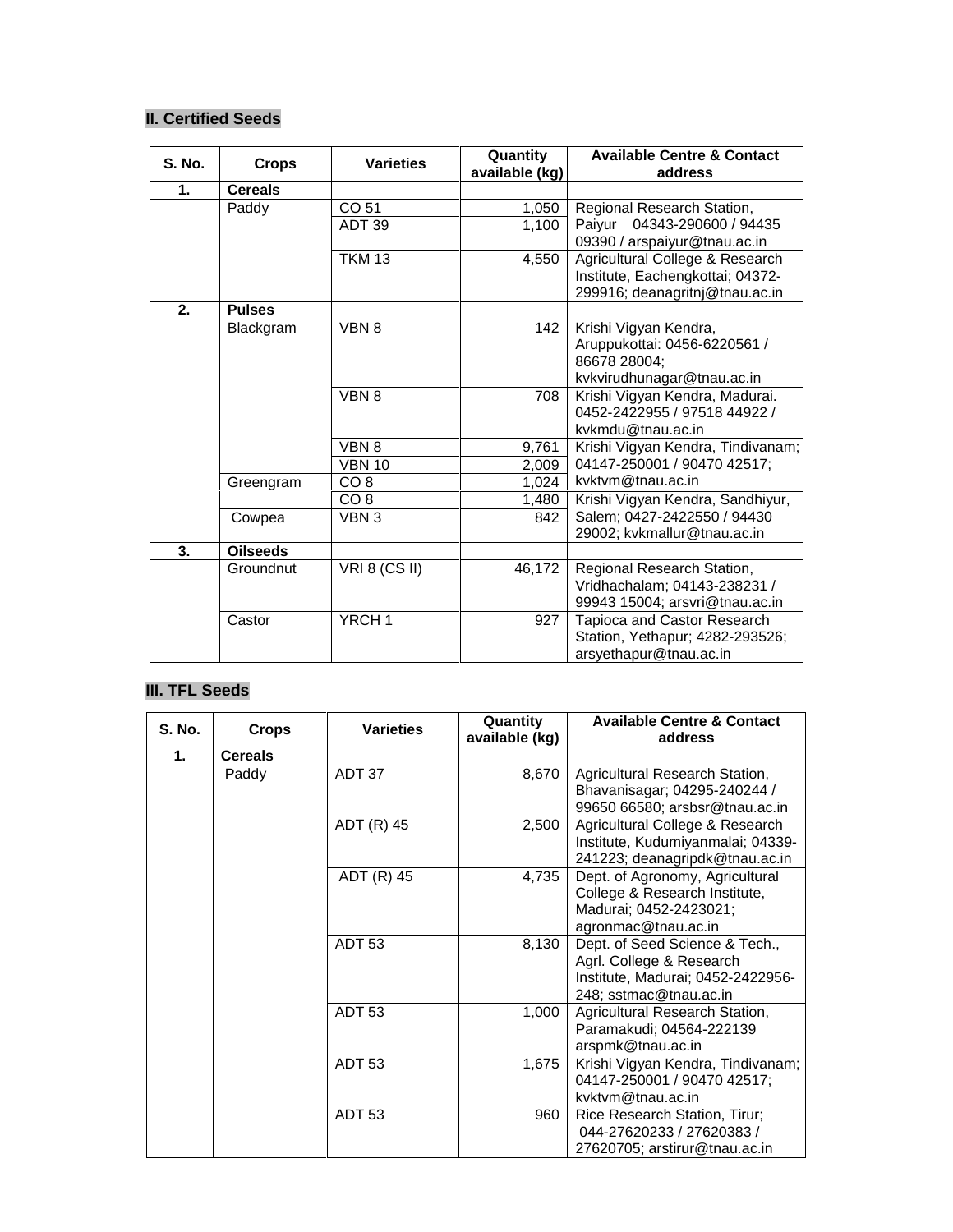| <b>S. No.</b> | <b>Crops</b>   | <b>Varieties</b>   | Quantity<br>available (kg) | <b>Available Centre &amp; Contact</b><br>address |
|---------------|----------------|--------------------|----------------------------|--------------------------------------------------|
|               |                |                    |                            |                                                  |
|               | Paddy          | $ADT(R)$ 46        | 12,000                     | Agricultural Research Station,                   |
|               |                | <b>ADT 51</b>      | 2,050                      | Thanjavur; 04362-267680;                         |
|               |                | ADT 54             | 300                        | arsswmri@tnau.ac.in                              |
|               |                | ADT 43             | 990                        | <b>Tamil Nadu Rice Research</b>                  |
|               |                | <b>ADT 45</b>      | 1,791                      | Institute, Aduthurai; 0435-2472108               |
|               |                | <b>ADT 53</b>      | 1,523                      | / 2472098; dirtrri@tnau.ac.in                    |
|               |                | TKM <sub>9</sub>   | 1,200                      | Rice Research Station, Tirur;                    |
|               |                | <b>TKM 13</b>      | 4,900                      | 044-27620233 / 27620383 /                        |
|               |                |                    |                            | 27620705; arstirur@tnau.ac.in                    |
|               |                | <b>TKM 13</b>      | 450                        | Agricultural College & Research                  |
|               |                | CO 51              | 400                        | Institute, Vazhavachanur; 04188-                 |
|               |                | CO 53              | 200                        | 245855 / 94430 59744;                            |
|               |                |                    |                            | deanagrithm@tnau.ac.in                           |
|               |                | I.W. Ponni         |                            | Institute of Agriculture, Kumulur,               |
|               |                |                    | 9,870                      |                                                  |
|               |                |                    |                            | Trichy; 0431-2910340;                            |
|               |                |                    |                            | ioakumulur@tnau.ac.in                            |
|               |                | <b>IW Ponni</b>    | 242                        | Dept. of Rice, TNAU, Coimbatore;                 |
|               |                |                    |                            | 0422-2474967; rice@tnau.ac.in                    |
|               |                | TRY <sub>3</sub>   | 13,000                     | Anbil Dharmalingam Agricultural                  |
|               |                |                    |                            | College & Research Institute,                    |
|               |                |                    |                            | Trichy; 0431-2906100                             |
|               |                |                    |                            | deanagritry@tnau.ac.in                           |
|               |                | CO 51              | 485                        | Agricultural Research Station,                   |
|               |                |                    |                            | Bhavanisagar; 04295-240244 /                     |
|               |                |                    |                            | 99650 66580; arsbsr@tnau.ac.in                   |
|               |                | CO 51              | 185                        |                                                  |
|               |                | CO 52              | 1,710                      | Dept. of Rice, TNAU, Coimbatore;                 |
|               |                | $\overline{CO}$ 53 | 1,241                      | 0422-2474967; rice@tnau.ac.in                    |
|               |                | CR 1009 sub 1      | 2,110                      |                                                  |
|               |                | VGD <sub>1</sub>   | 25                         | Krishi Vigyan Kendra,                            |
|               |                |                    |                            | Papparapatty, Dharmapuri Dt.;                    |
|               |                |                    |                            | 04342-245860; kvkdpri@tnau.ac.in                 |
|               |                | VGD <sub>1</sub>   | 2,860                      | Department of Seed Science &                     |
|               |                |                    |                            | Technology, Agricultural College                 |
|               |                |                    |                            | & Research Institute, Madurai;                   |
|               |                |                    |                            |                                                  |
|               |                |                    |                            | 0452-2422956-248;                                |
|               |                |                    |                            | sstmac@tnau.ac.in                                |
|               |                | VGD <sub>1</sub>   | 850                        | Rice Research Station, Tirur;                    |
|               |                |                    |                            | 044-27620233 / 27620383 /                        |
|               |                |                    |                            | 27620705; arstirur@tnau.ac.in                    |
|               |                | VGD <sub>1</sub>   | 1,170                      | Krishi Vigyan Kendra, Tindivanam;                |
|               |                |                    |                            | 04147-250001 / 90470 42517;                      |
|               |                |                    |                            | kvktvm@tnau.ac.in                                |
|               |                | VGD <sub>1</sub>   | 3,840                      | Agricultural Research Station,                   |
|               |                |                    |                            | Vaigaidam, Andipatti; 04546-                     |
|               |                |                    |                            | 292615 / 237616 / 9489347928;                    |
|               |                |                    |                            | arsvaigai@tnau.ac.in                             |
|               |                | Anna $(R)$ 4       | 1,970                      | Agricultural Research Station,                   |
|               |                |                    |                            | Paramakudi; 04564-222139                         |
|               |                |                    |                            | arspmk@tnau.ac.in                                |
| 2.            | <b>Millets</b> |                    |                            |                                                  |
|               | Sorghum        | K 12               | 50                         | Agricultural Research Station,                   |
|               |                |                    |                            | Kovilpatti; 04632-220533/                        |
|               |                |                    |                            | 234955; arskovilpatty@tnau.ac.in                 |
|               |                | CO (CU) 9          | 40                         |                                                  |
|               | Pearl millet   | CO 10              | 16                         | Dept. of Millets, TNAU,                          |
|               |                |                    |                            | Coimbatore; 0422-2450507;                        |
|               | Maize          | <b>TNAU Maize</b>  | 542                        | millets@tnau.ac.in                               |
|               |                | Hybrid CO 6        |                            |                                                  |
|               | Maize          | <b>TNAU Maize</b>  | 925                        | Dept. of Millets, TNAU,                          |
|               |                | Hybrid COH(M) 8    |                            | Coimbatore; 0422-2450507;                        |
|               |                |                    |                            | millets@tnau.ac.in                               |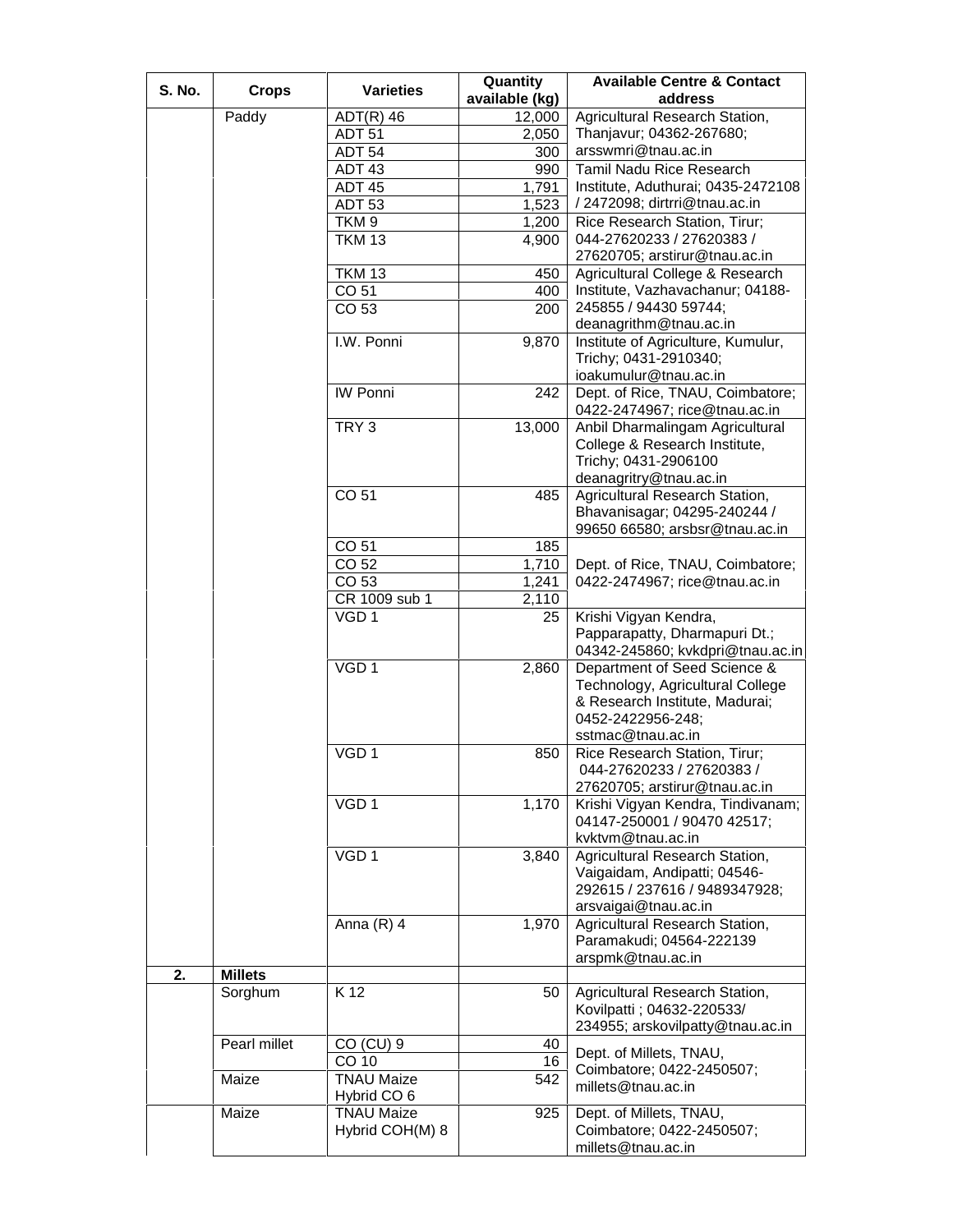| S. No. | <b>Crops</b>  | <b>Varieties</b>  | Quantity<br>available (kg) | <b>Available Centre &amp; Contact</b><br>address                                                                        |
|--------|---------------|-------------------|----------------------------|-------------------------------------------------------------------------------------------------------------------------|
|        | Varagu        | TNAU 86           | $\overline{1,782}$         |                                                                                                                         |
|        |               | ATL <sub>1</sub>  | 417                        |                                                                                                                         |
|        | Tenai         | CO (Te) 7         | 53                         | Centre of Excellence, Athiyanthal;                                                                                      |
|        | Samai         | ATL <sub>1</sub>  | 5                          | 04175-298001;                                                                                                           |
|        | Ragi          | CO 15             | 287                        | cemtvm@tnau.ac.in                                                                                                       |
|        |               | ATL <sub>1</sub>  | 2,317                      |                                                                                                                         |
|        |               |                   |                            |                                                                                                                         |
|        | Kuthiraivali  | CO (KV) 2         | 105                        |                                                                                                                         |
|        |               | CO (KV) 2         | 80                         | Agricultural College & Research<br>Institute, Kudumiyanmalai; 04339-<br>241223; deanagripdk@tnau.ac.in                  |
|        |               | MDU 1             | 1200                       | Agricultural College & Research                                                                                         |
|        | Varagu        | TNAU 86           | 300                        | Institute, Eachengkottai; 04372-<br>299916; deanagritnj@tnau.ac.in                                                      |
|        |               | TNAU 86           | 350                        | Cotton Research Station,                                                                                                |
|        | Ragi          | CO 15             | 36                         | Veppanthattai; 04328-264046;<br>arsvpt@tnau.ac.in                                                                       |
|        | Varagu        | CO <sub>3</sub>   | 160                        | Agricultural College & Research                                                                                         |
|        | Ragi          | CO 15             | 40                         | Institute, Vazhavachanur; 04188-<br>245855 / 94430 59744;<br>deanagrithm@tnau.ac.in                                     |
| 3.     | <b>Pulses</b> |                   |                            |                                                                                                                         |
|        | Blackgram     | VBN 8             | 145                        | Krishi Vigyan Kendra,<br>Papparapatty, Dharmapuri Dt.;                                                                  |
|        |               |                   |                            | 04342-245860; kvkdpri@tnau.ac.in                                                                                        |
|        |               | VBN 8             | 655                        | Krishi Vigyan Kendra, Tindivanam;<br>04147-250001 / 90470 42517;<br>kvktvm@tnau.ac.in                                   |
|        |               | VBN 8             | 340                        | Agricultural College & Research<br>Institute, Eachengkottai; 04372-                                                     |
|        |               |                   |                            | 299916; deanagritnj@tnau.ac.in                                                                                          |
|        |               | VBN 8             | 100                        | Agricultural Research Station,                                                                                          |
|        |               | <b>VBN 11</b>     | 195                        | Thanjavur; 04362-267680;                                                                                                |
|        |               | ADT <sub>5</sub>  | 85                         | arsswmri@tnau.ac.in                                                                                                     |
|        |               | MDU <sub>1</sub>  | 25                         | Agricultural College & Research<br>Institute, Vazhavachanur; 04188-<br>245855 / 94430 59744;<br>deanagrithm@tnau.ac.in  |
|        | Greengram     | CO <sub>8</sub>   | 170                        | Krishi Vigyan Kendra,<br>Papparapatty, Dharmapuri Dt.;<br>04342-245860;<br>kvkdpri@tnau.ac.in                           |
|        | Redgram       | CO(RG)7           | 60                         | Cotton Research Station,<br>Veppanthattai; 04328-264046;<br>arsvpt@tnau.ac.in                                           |
|        | Moth bean     | TMV <sub>1</sub>  | 175                        | Krishi Vigyan Kendra, Tindivanam;<br>04147-250001 / 90470 42517;<br>kvktvm@tnau.ac.in                                   |
|        | Cowpea        | VBN 3             | 160                        | Agricultural College & Research<br>Institute, Vazhavachanur; 04188-<br>245855 / 94430 59744;<br>deanagrithm@tnau.ac.in  |
|        | Horsegram     | Paiyur 2          | 400                        | Krishi Vigyan Kendra,<br>Papparapatty, Dharmapuri Dt.;<br>04342-245860;<br>kvkdpri@tnau.ac.in                           |
| 4.     | Oil seeds     |                   |                            |                                                                                                                         |
|        | Castor        | YRCH <sub>1</sub> | 150                        | Agricultural Research Station,<br>Vaigaidam, Andipatti; 04546-<br>292615 / 237616 / 9489347928;<br>arsvaigai@tnau.ac.in |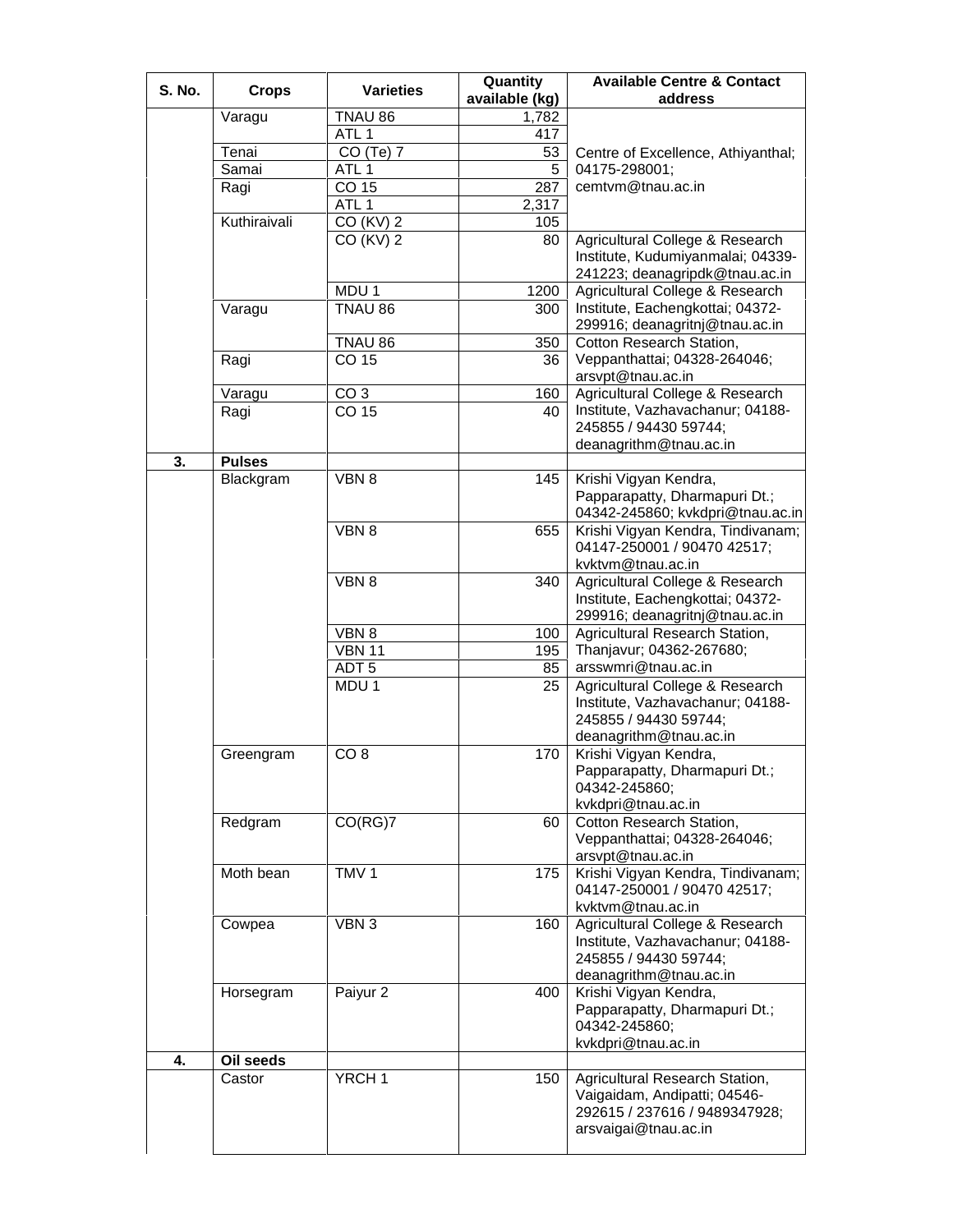| <b>S. No.</b> | <b>Crops</b>                 | <b>Varieties</b>  | Quantity<br>available (kg) | <b>Available Centre &amp; Contact</b><br>address                                                                               |
|---------------|------------------------------|-------------------|----------------------------|--------------------------------------------------------------------------------------------------------------------------------|
|               | Sesame                       | TMV <sub>6</sub>  | 225                        | Agricultural College & Research                                                                                                |
|               |                              | TMV <sub>7</sub>  | 120                        | Institute, Vazhavachanur; 04188-<br>245855 / 94430 59744;                                                                      |
|               |                              |                   |                            | deanagrithm@tnau.ac.in                                                                                                         |
|               |                              | TMV <sub>5</sub>  | 45                         |                                                                                                                                |
|               |                              | TMV <sub>7</sub>  | 200                        |                                                                                                                                |
|               | Groundnut                    | G 7               | 135                        | Krishi Vigyan Kendra, Tindivanam;                                                                                              |
|               |                              | W 66              | 173                        | 04147-250001 / 90470 42517;                                                                                                    |
|               |                              | W 44              | 48                         | kvktvm@tnau.ac.in                                                                                                              |
|               |                              | VRI8              | 52                         |                                                                                                                                |
|               |                              | GJG33             | 548                        |                                                                                                                                |
| 5.            | <b>Fibre crops</b>           |                   |                            |                                                                                                                                |
|               | Cotton                       | SVPR <sub>2</sub> | 108                        | Cotton Research Station,                                                                                                       |
|               |                              | SVPR 4            | 28                         | Srivilliputhur; 04563-260736;                                                                                                  |
|               |                              | SVPR <sub>5</sub> | 70                         | 98655 96205;                                                                                                                   |
|               |                              |                   |                            | arssvpr@tnau.ac.in                                                                                                             |
| 6.            | Green<br><b>Manure crops</b> |                   |                            |                                                                                                                                |
|               | Sunnhemp                     | Local             | 547                        | Sugarcane Research Station,<br>Cuddalore; 04142-220630/<br>220576; arscuddalore@tnau.ac.in                                     |
|               |                              | CO <sub>1</sub>   | 100                        | Agricultural Research Station,<br>Vaigaidam, Andipatti; 04546-<br>292615 / 237616 / 9489347928;                                |
|               |                              | CO <sub>1</sub>   | 25                         | arsvaigai@tnau.ac.in<br>Sugarcane Research Station,<br>Sirugamani; 0431-2614217;                                               |
|               |                              |                   |                            | arssgm@tnau.ac.in                                                                                                              |
|               |                              | CO <sub>1</sub>   | 400                        | Agricultural College & Research<br>Institute, Kudumiyanmalai; 04339-<br>241223; deanagripdk@tnau.ac.in                         |
|               |                              | Local             | 50                         | Krishi Vigyan Kendra,<br>Papparapatty, Dharmapuri Dt.;<br>04342-245860;                                                        |
|               |                              |                   |                            | kvkdpri@tnau.ac.in                                                                                                             |
|               | Daincha                      | Local<br>Local    | 220<br>245                 | Krishi Vigyan Kendra,<br>Aruppukottai: 0456-6220561 /<br>8667828004;<br>kvkvirudhunagar@tnau.ac.in<br>Cotton Research Station, |
|               |                              |                   |                            | Srivilliputhur; 04563-260736;<br>98655 96205; arssvpr@tnau.ac.in                                                               |
| 7.            | <b>Fodder crops</b>          |                   |                            |                                                                                                                                |
|               | Fodder<br>sorghum            | CO (FS) 29        | 64.5                       | Krishi Vigyan Kendra, Sandhiyur,<br>Salem; 0427-2422550 / 94430<br>29002; kvkmallur@tnau.ac.in                                 |
|               |                              | CO (FS) 31        | 30                         | Krishi Vigyan Kendra,<br>Papparapatty, Dharmapuri Dt.;<br>04342-245860;<br>kvkdpri@tnau.ac.in                                  |
|               |                              | CSV 33 MF         | 20.5                       | Dept. of Millets, TNAU,<br>Coimbatore; 0422-2450507;<br>millets@tnau.ac.in                                                     |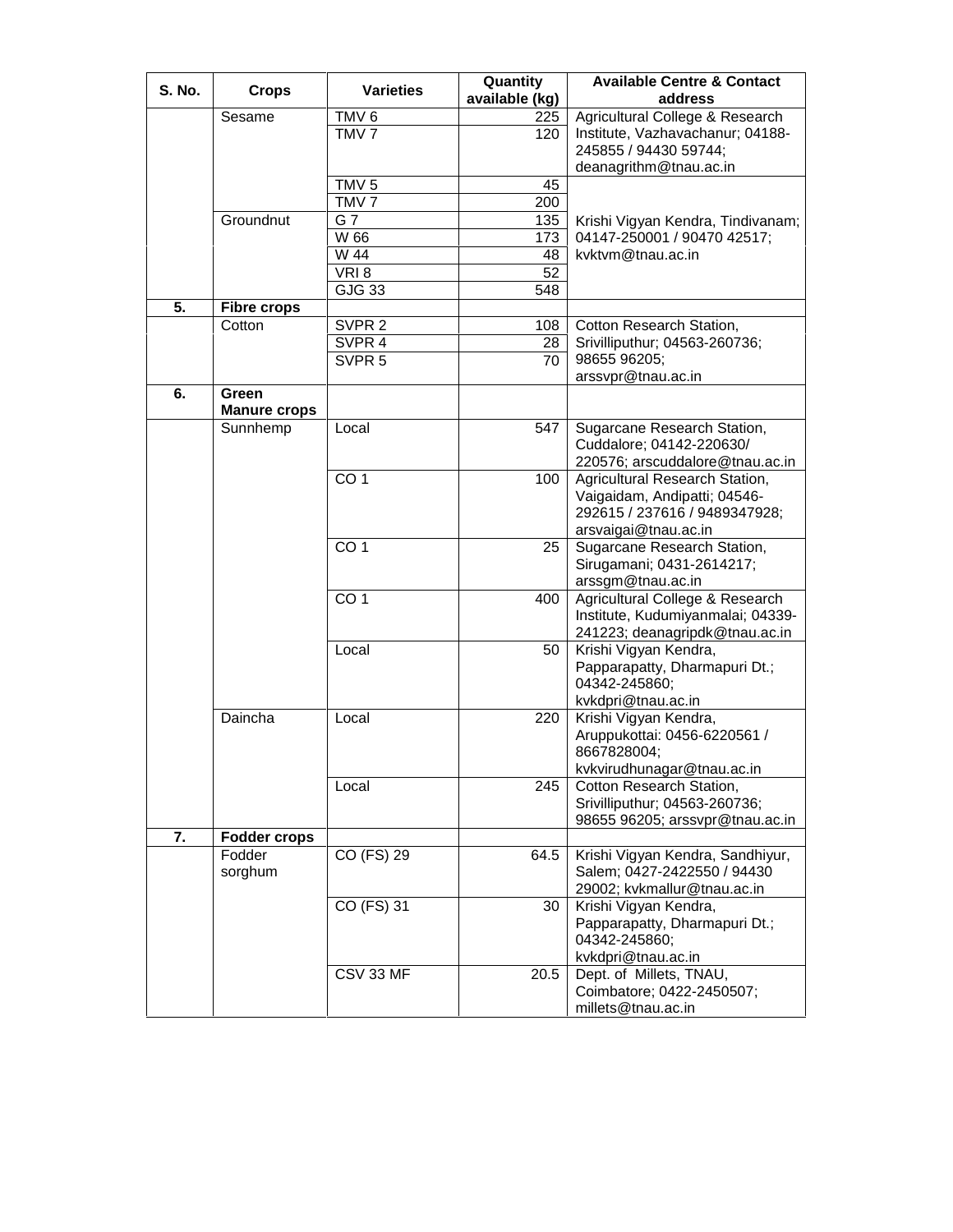| <b>S. No.</b> | <b>Crops</b>        | <b>Varieties</b>    | Quantity       | <b>Available Centre &amp; Contact</b> |
|---------------|---------------------|---------------------|----------------|---------------------------------------|
|               |                     |                     | available (kg) | address                               |
|               | Fodder              | CSV 33 MF           | 28             | Department of Seed Science &          |
|               | sorghum             |                     |                | Technology, Agricultural College      |
|               |                     |                     |                | & Research Institute, Madurai;        |
|               |                     |                     |                | 0452-2422956-248;                     |
|               |                     |                     |                | sstmac@tnau.ac.in                     |
|               |                     | CO 31               | 424            | Dept. of Forage Crops, TNAU,          |
|               | Desmanthus          | CO <sub>1</sub>     | 0.5            | Coimbatore; 0422-6611228;             |
|               | Fodder maize        | African tall        | 7.9            | forage@tnau.ac.in                     |
| 8.            | Vegetable crops     |                     |                |                                       |
|               | Annual              | PKM <sub>1</sub>    | 88.7           | Dept. of Vegetable Science, HC &      |
|               | Moringa             |                     |                | RI, Coimbatore; 0422-6611283 /        |
|               |                     |                     |                | 6611374; vegetables@tnau.ac.in        |
|               |                     | PKM <sub>1</sub>    | $\overline{7}$ | Dept. of Vegetable Science,           |
|               |                     |                     |                | HC&RI, Periyakulam; 04546-            |
|               |                     |                     |                | 231726 / 04546-231729;                |
|               |                     |                     |                | deanhortpkm@tnau.ac.in /              |
|               |                     |                     |                | vegpkm@tnau.ac.in                     |
|               |                     | PKM <sub>1</sub>    | 10.9           | Anbil Dharmalingam Agricultural       |
|               |                     |                     |                | College & Research Institute,         |
|               |                     |                     |                |                                       |
|               |                     |                     |                | Trichy 0431-2906100                   |
|               |                     |                     |                | deanagritry@tnau.ac.in                |
|               | Tomato              | PKM <sub>1</sub>    | 104.2          | Dept. of Vegetable Science, HC &      |
|               |                     | <b>Hybrid COTH3</b> | 0.2            | RI, Coimbatore; 0422-6611283 /        |
|               |                     |                     |                | 6611374; vegetables@tnau.ac.in        |
|               |                     | PKM <sub>1</sub>    | 4.2            | Dept. of Vegetable Science,           |
|               | <b>Brinjal</b>      | CO <sub>2</sub>     | 12             | HC&RI, Periyakulam; 04546-            |
|               |                     |                     |                | 231726 / 04546-231729;                |
|               |                     |                     |                | deanhortpkm@tnau.ac.in /              |
|               |                     |                     |                | vegpkm@tnau.ac.in                     |
|               |                     | CO <sub>2</sub>     | 98.5           | Dept. of Vegetable Science, HC &      |
|               |                     |                     |                | RI, Coimbatore; 0422-6611283 /        |
|               |                     |                     |                | 6611374; vegetables@tnau.ac.in        |
|               |                     | PLR 1               | $\overline{2}$ | Vegetable Research Station,           |
|               |                     |                     |                | Palur; 04142-75222 / 87895            |
|               |                     |                     |                | 45551; hrspalur@tnau.ac.in            |
|               | Chilli              | K <sub>1</sub>      | 80             | Agricultural Research Station,        |
|               |                     |                     |                | Kovilpatti ; 04632-220533/            |
|               |                     |                     |                | 234955; arskovilpatty@tnau.ac.in      |
|               |                     | Hybrid CO1          | 6.7            | Dept. of Vegetable Science, HC &      |
|               | Bhendi              | Hybrid CO 4         | 301            | RI, Coimbatore; 0422-6611283 /        |
|               |                     |                     |                | 6611374; vegetables@tnau.ac.in        |
|               | Snakegourd          | PLR (SG)1           | 40             | Vegetable Research Station,           |
|               |                     |                     |                | Palur; 04142-75222;                   |
|               |                     |                     |                | hrspalur@tnau.ac.in                   |
|               |                     | PKM <sub>1</sub>    |                |                                       |
|               |                     |                     | 8.65           | Dept. of Vegetable Science,           |
|               |                     |                     |                | HC&RI, Periyakulam; 04546-            |
|               |                     |                     |                | 231726 / 04546-231729;                |
|               |                     |                     |                | deanhortpkm@tnau.ac.in /              |
|               |                     |                     |                | vegpkm@tnau.ac.in                     |
|               |                     | CO <sub>2</sub>     | 56             | Dept. of Vegetable Science, HC &      |
|               |                     | Hybrid COH 1        | 0.14           | RI, Coimbatore; 0422-6611283 /        |
|               |                     |                     |                | 6611374; vegetables@tnau.ac.in        |
|               | <b>Bitter gourd</b> | CO <sub>1</sub>     | 15             | Agricultural Research Station,        |
|               |                     |                     |                | Vaigaidam, Andipatti; 04546-          |
|               |                     |                     |                | 292615 / 237616 / 9489347928;         |
|               |                     |                     |                | arsvaigai@tnau.ac.in                  |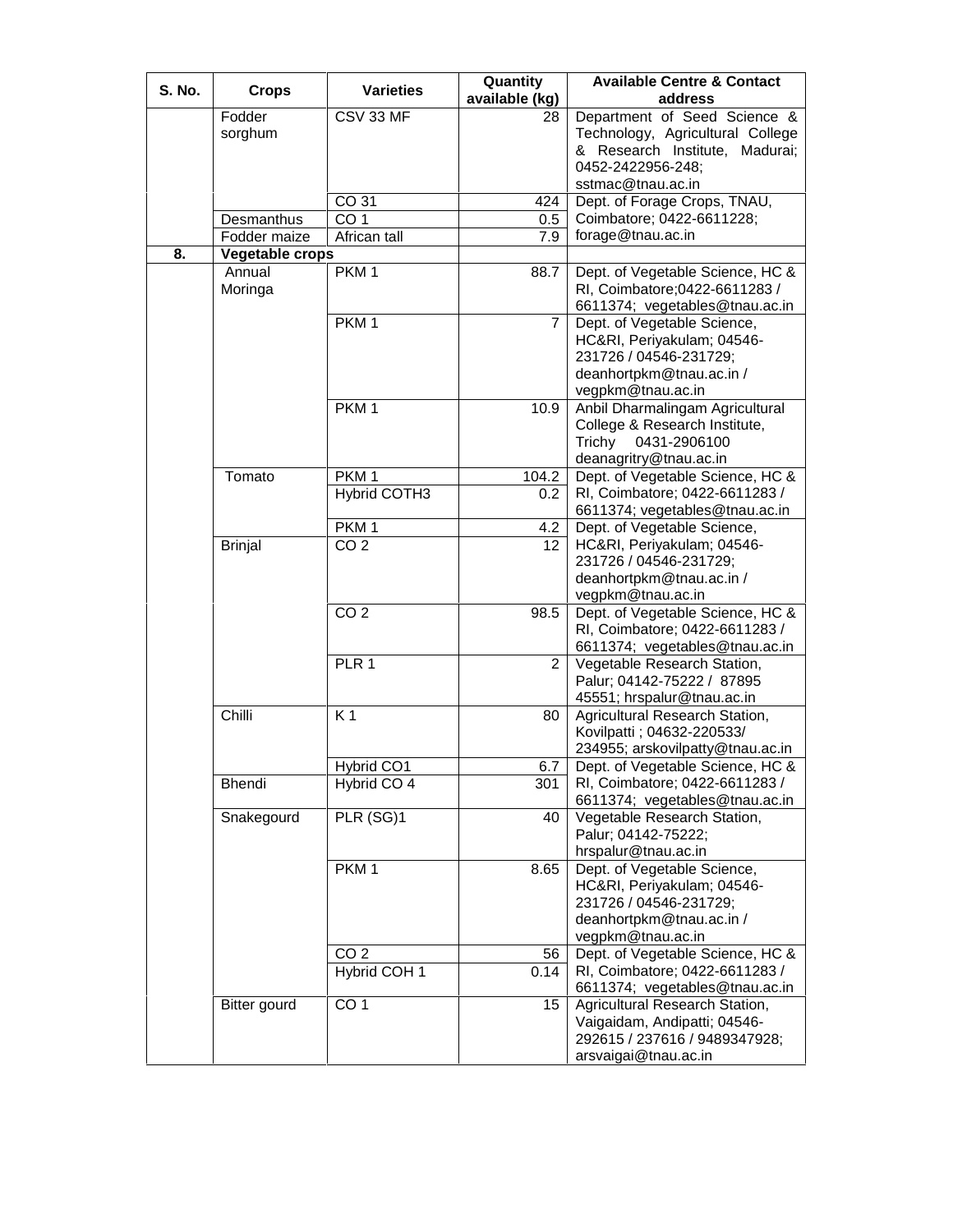| S. No. | <b>Crops</b>  | <b>Varieties</b> | Quantity       | <b>Available Centre &amp; Contact</b> |
|--------|---------------|------------------|----------------|---------------------------------------|
|        |               |                  | available (kg) | address                               |
|        | Bitter gourd  | CO <sub>1</sub>  | 20             | Vegetable Research Station,           |
|        |               |                  |                | Palur; 04142-75222;                   |
|        |               |                  |                | hrspalur@tnau.ac.in                   |
|        | Ridge gourd   | Hybrid COH 1     | 131.5          | Dept. of Vegetable Science, HC &      |
|        |               |                  |                | RI, Coimbatore; 0422-6611283 /        |
|        |               |                  |                | 6611374; vegetables@tnau.ac.in        |
|        |               | PKM <sub>1</sub> | 19             | Dept. of Vegetable Science,           |
|        | Ash gourd     | CO <sub>1</sub>  | 5.5            | HC&RI, Periyakulam; 04546-            |
|        |               |                  |                | 231726; 04546-231729;                 |
|        |               |                  |                | deanhortpkm@tnau.ac.in /              |
|        |               |                  |                | vegpkm@tnau.ac.in                     |
|        |               | CO <sub>1</sub>  | 25             | Agricultural Research Station,        |
|        |               |                  |                | Vaigaidam, Andipatti; 04546-          |
|        |               |                  |                | 292615 / 237616 / 9489347928;         |
|        |               |                  |                | arsvaigai@tnau.ac.in                  |
|        |               | CO <sub>1</sub>  | 9.6            | Vegetable Research Station,           |
|        | Pumpkin       | CO <sub>1</sub>  | 7.4            | Palur; 04142-75222;                   |
|        |               |                  |                | hrspalur@tnau.ac.in                   |
|        |               | CO <sub>1</sub>  | 9              | Agricultural Research Station,        |
|        |               |                  |                | Vaigaidam, Andipatti; 04546-          |
|        |               |                  |                | 292615 / 237616 / 9489347928;         |
|        |               |                  |                | arsvaigai@tnau.ac.in                  |
|        |               | CO <sub>2</sub>  | 2.5            | Dept. of Vegetable Science,           |
|        |               |                  |                | HC&RI, Periyakulam; 04546-            |
|        |               |                  |                | 231726 / 04546-231729;                |
|        |               |                  |                | deanhortpkm@tnau.ac.in /              |
|        |               |                  |                | vegpkm@tnau.ac.in                     |
|        |               | CO <sub>2</sub>  | 125.7          | Dept. of Vegetable Science, HC &      |
|        | Bottle gourd  | Hybrid CO1       | 103.9          | RI, Coimbatore; 0422-6611283 /        |
|        | Small onion   | CO <sub>6</sub>  | 1.             | 6611374; vegetables@tnau.ac.in        |
|        | Cluster bean  | MDU 1            | 160            | Dept. of Vegetable Science,           |
|        |               |                  |                | HC&RI, Periyakulam; 04546-            |
|        |               |                  |                | 231726; 04546-231729;                 |
|        |               |                  |                | deanhortpkm@tnau.ac.in /              |
|        |               |                  |                | vegpkm@tnau.ac.in                     |
|        |               | MDU <sub>1</sub> | 10             | Agricultural College & Research       |
|        |               |                  |                | Institute, Kudumiyanmalai; 04339-     |
|        |               |                  |                | 241223; deanagripdk@tnau.ac.in        |
|        |               | MDU <sub>1</sub> | 238.8          | Dept. of Vegetable Science, HC &      |
|        | Lab Lab (bush | CO (GB)14        | 309.6          | RI, Coimbatore; 0422-6611283 /        |
|        | type)         |                  |                | 6611374; vegetables@tnau.ac.in        |
|        |               | $CO$ (GB)14      | 16.8           | Dept. of Vegetable Science,           |
|        | Amaranthus    | CO <sub>2</sub>  | 3              | HC&RI, Periyakulam; 04546-            |
|        | Vegetable     | PKM <sub>1</sub> | 5              | 231726 / 04546-231729;                |
|        | cowpea        |                  |                | deanhortpkm@tnau.ac.in /              |
|        |               |                  |                | vegpkm@tnau.ac.in                     |
|        |               | PKM <sub>1</sub> | 10.5           | Dept. of Vegetable Science, HC &      |
|        | Manathakkali  | CO <sub>1</sub>  | 37.6           | RI, Coimbatore; 0422-6611283 /        |
|        |               |                  |                | 6611374; vegetables@tnau.ac.in        |
|        | Vegetable     | $\blacksquare$   | 410 Nos.       | Vegetable Research Station,           |
|        | seed packets  |                  |                | Palur. 04142-75222; 87895             |
|        |               |                  |                | 45551; hrspalur@tnau.ac.in            |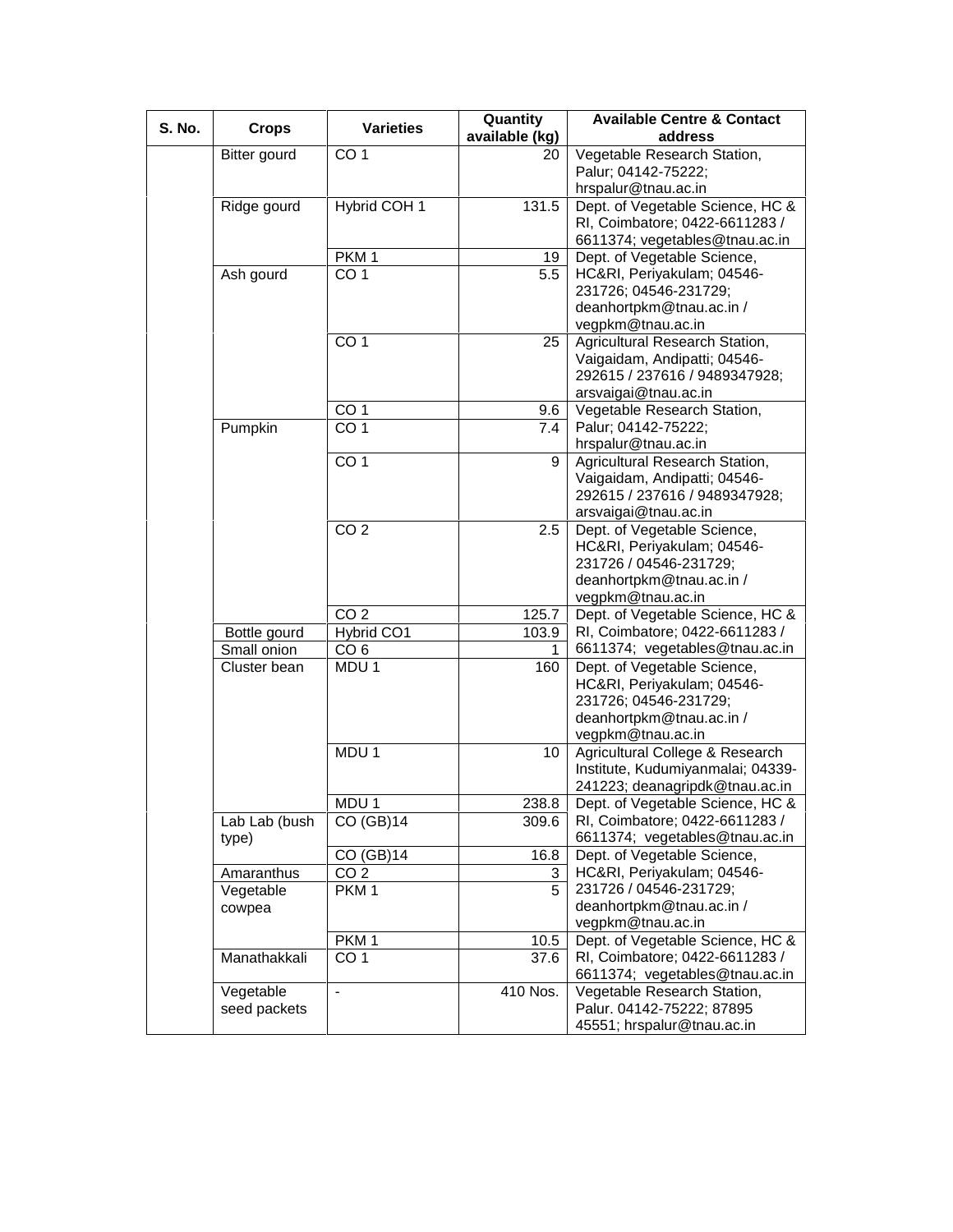| SI.<br>No. | <b>Crops</b>                   | <b>Varieties</b>                         | <b>Seedlings</b><br>available (Nos.) | <b>Available centre &amp; Contact</b><br>address                                                                              |
|------------|--------------------------------|------------------------------------------|--------------------------------------|-------------------------------------------------------------------------------------------------------------------------------|
| Ι.         | <b>Agricultural crops</b>      |                                          |                                      |                                                                                                                               |
|            | Sugarcane<br>(seed cane)       | Si 6, 7, 8 & COC<br>13339                | 10,000                               | Sugarcane Research Station,<br>Sirugamani; 0431-2614217;<br>arssgm@tnau.ac.in                                                 |
| Ш.         | <b>Horticultural crops</b>     |                                          |                                      |                                                                                                                               |
|            | Mango graft<br>Pomegranate     | Bangalora,<br>Immampasand<br>Baguva      | 1490<br>1400                         | Krishi Vigyan Kendra,<br>Papparapatty, Dharmapuri Dt.;<br>04342-245860;                                                       |
|            |                                |                                          |                                      | kvkdpri@tnau.ac.in                                                                                                            |
|            | <b>Brinjal grafts</b>          | $\blacksquare$                           | 6,000                                | Dept. of Vegetable Science,<br>HC & RI, Coimbatore; 0422-<br>6611283 / 6611374;<br>vegetables@tnau.ac.in                      |
|            | Cashew                         | VRI 3 (Grafts)                           | 9,775                                | Krishi Vigyan Kendra,<br>Vridhachalam; 04143-238353 /<br>9994315004;<br>kvkvri@tnau.ac.in                                     |
|            | Coconut<br>seedlings           | ALR(CN)1                                 | 2819                                 | Agricultural College &<br>Research Institute,<br>Eachengkottai; 04372-299916;<br>deanagritnj@tnau.ac.in                       |
|            | Guava                          | L 49                                     | 4500                                 | Krishi Vigyan Kendra,<br>Vridhachalam; 04143-238353 /<br>9994315004;<br>kvkvri@tnau.ac.in                                     |
|            |                                | L 49                                     | 500                                  | Department of Horticulture,<br>Agricultural College &<br>Research Institute, Madurai;<br>0452-2422956;<br>hortimac@tnau.ac.in |
|            |                                | L 49 (Layers)                            | 250                                  |                                                                                                                               |
|            |                                | L 49 (Grafts)                            | 223                                  | Vegetable Research Station,                                                                                                   |
|            | Jack graft                     | PLR 1                                    | 460                                  | Palur; 04142-75222;                                                                                                           |
|            |                                | PLR <sub>3</sub>                         | 250                                  | hrspalur@tnau.ac.in                                                                                                           |
|            | West Indian<br>Cherry          | $\blacksquare$                           | 2,000                                | Department of Horticulture,<br>Agricultural College &                                                                         |
|            | Papaya                         | CO <sub>8</sub>                          | 300                                  | Research Institute, Madurai;                                                                                                  |
|            | Acid lime                      | PKM <sub>1</sub>                         | 300                                  | 0452-2422956;<br>hortimac@tnau.ac.in                                                                                          |
|            | <b>Black pepper</b>            | Panniyur 1                               | 30,576                               |                                                                                                                               |
|            | Coffee                         | Chandragiri, SLN-<br>589                 | 2,924                                | Horticultural Research Station,                                                                                               |
|            | Avocado                        | TKD <sub>1</sub>                         | 13,951                               | Thadiyankudisai; 04542 -<br>224225 / 224393;                                                                                  |
|            | Avocado                        | Graft                                    | 2,000                                | hrstkd@tnau.ac.in                                                                                                             |
|            | Passion fruit                  | Purple                                   | 731                                  |                                                                                                                               |
|            | Cinnamon                       |                                          | 745                                  |                                                                                                                               |
|            | Manila<br>tamarind             | PKM 1, PKM 2, APK<br>selection           | 146                                  |                                                                                                                               |
|            | Custard apple                  | APK 1, Balanagar,<br>Arka sahan (Grafts) | 96                                   | Regional Research Station,<br>Aruppukottai; 04566-220562;                                                                     |
|            | Wood apple                     | <b>APK Selection</b>                     | 16                                   | arsapk@tnau.ac.in                                                                                                             |
|            | Other arid zone<br>fruit crops |                                          | 149                                  |                                                                                                                               |

# **IV. Vegetative Propagules / Seedlings / Cuttings / Layers / Grafts etc.**